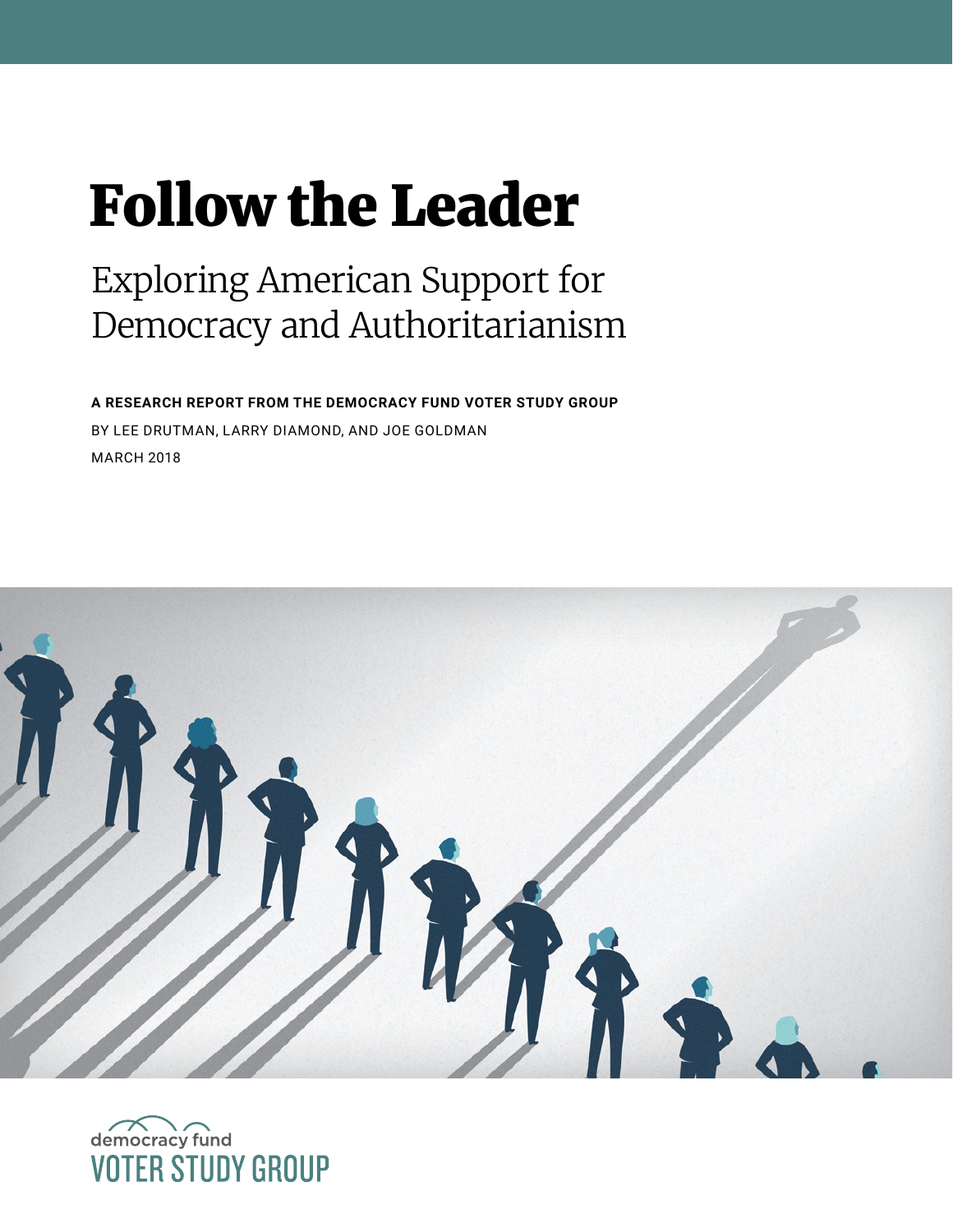#### **ABOUT THE PROJECT:**

The Democracy Fund Voter Study Group is a new research collaboration of nearly two dozen analysts and scholars from across the political spectrum examining and delivering insights on the evolving views of American voters.

As the 2016 presidential campaign unfolded, it became increasingly clear that the underlying values and beliefs driving voter decisions need to be better understood. To that end, the Voter Study Group sought not to achieve consensus, but to engage in discussion about how the views of the electorate are evolving and what the implications of those changes may be.

Special thanks to project director, Henry Olsen (Ethics and Public Policy Center); research director, John Sides (The George Washington University); report editor, Karlyn Bowman (American Enterprise Institute); and Joe Goldman and Lauren Strayer (Democracy Fund).

To learn more, visit [www.voterstudygroup.org](http://www.voterstudygroup.org).

#### **ABOUT THE REPORT AND SURVEY:**

This report is published by the Democracy Fund Voter Study Group. It is based on the Voter Study Group's 2017 VOTER Survey (Views of the Electorate Survey). In partnership with the survey firm YouGov, the VOTER Survey interviewed 5,000 Americans in July 2017, all of whom had been previously interviewed in 2011, 2012, and 2016.

#### **ABOUT THE AUTHOR:**

Lee Drutman is a senior fellow in the program on political reform at New America. He is the author of *The Business of America is Lobbying* and winner of the 2016 American Political Science Association's Robert A. Dahl Award.

Larry Diamond is senior fellow at the Hoover Institution and the Freeman Spogli Institute for International Studies at Stanford University. He is the founding coeditor of the *Journal of Democracy* and author and editor of numerous books on democracy, including "The Spirit of Democracy" and "In Search of Democracy."

Joe Goldman is the president of Democracy Fund and Democracy Fund Voice. He is the co-founder of the Democracy Fund Voter Study Group.

*The Democracy Fund Voter Study Group project is made possible through support from Democracy Fund. The views and opinions in this paper are those of the authors and do not necessarily reflect the views and opinions of Democracy Fund, nor of all Voter Study Group participants. Find out more about the Democracy Fund and why it supports this research at www.democracyfund.org.*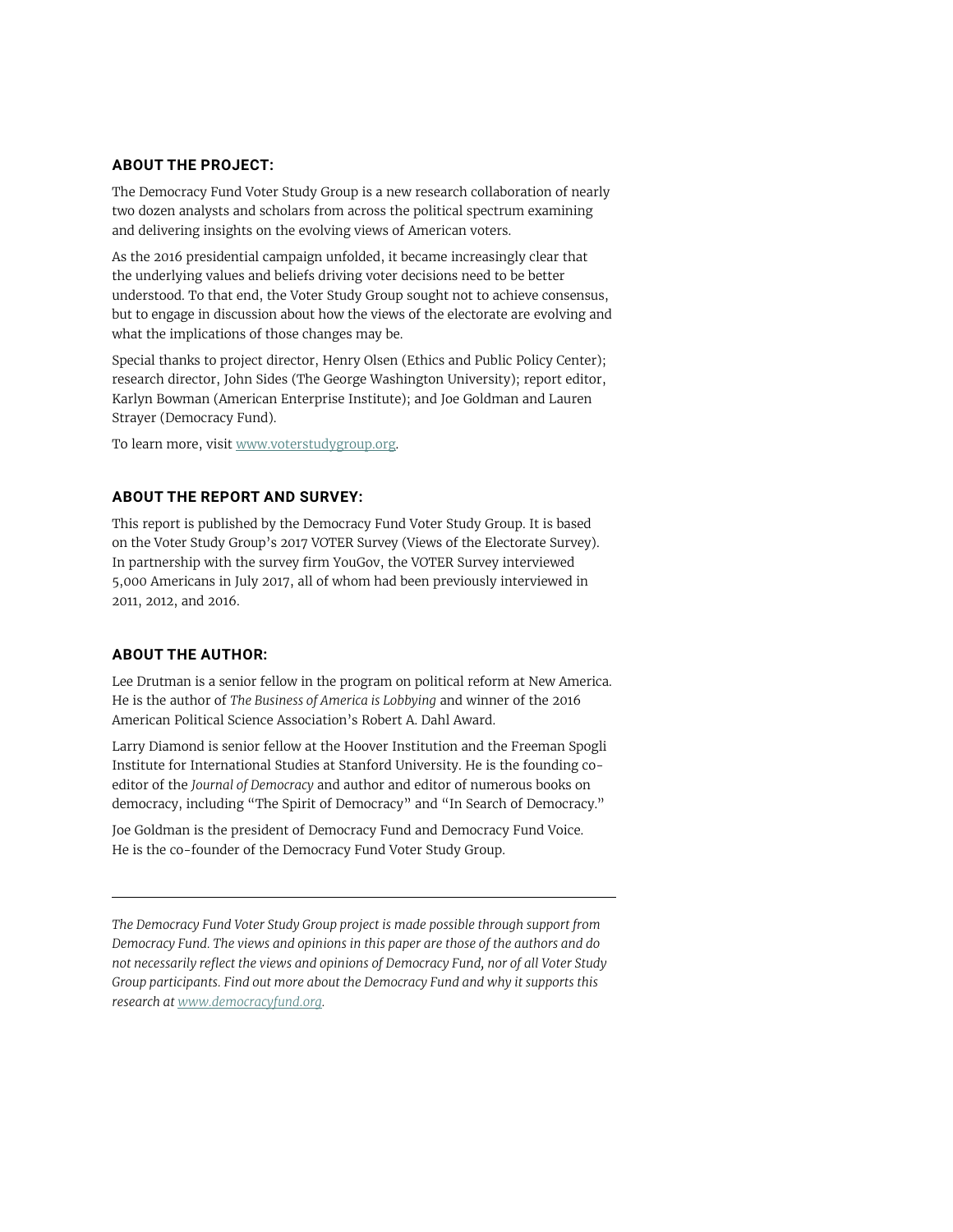#### **TABLE OF CONTENTS**

| III: Support for Democracy by Level of Education  14                    |
|-------------------------------------------------------------------------|
| IV: Support for Democracy by Political Ideology  18                     |
| V: Support for a "Strong Leader" by Views on Race and                   |
| VI: Support for Democracy by Economic and Cultural Ideology 23          |
| VII: Support for Democracy by Dissatisfaction with Democracy            |
| VIII. Support for a "Strong Leader" by Perception of Community          |
|                                                                         |
| Appendix A:<br>Comparison of Our Findings to 2017                       |
| Appendix B:<br>Comparison of U.S. Trends to Other Liberal Democracies35 |
| Appendix C:<br>Comparing the Relationship Between Five Indicator        |
|                                                                         |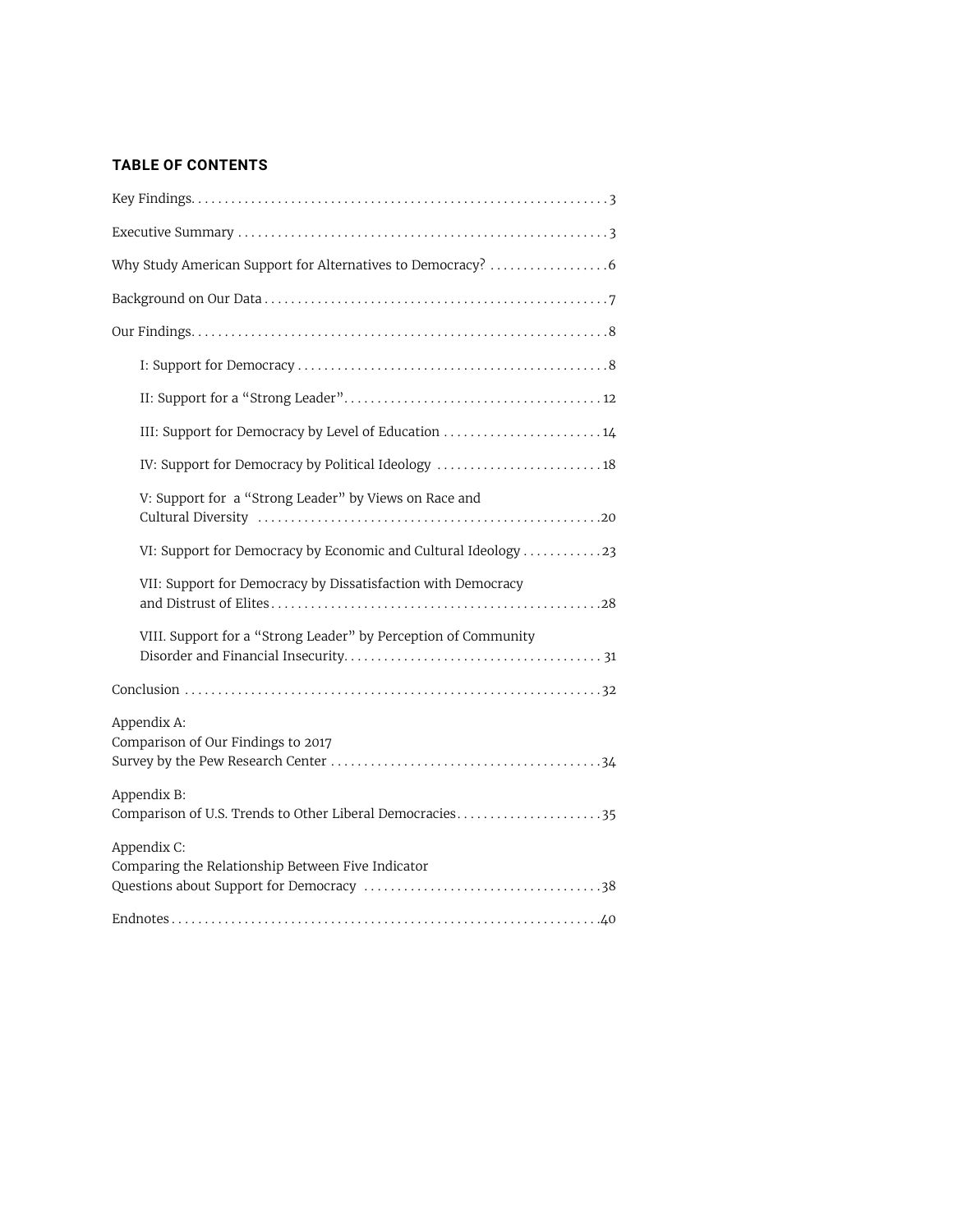#### <span id="page-3-0"></span>**KEY FINDINGS**

- **•** The overwhelming majority of Americans support democracy and most of those who express negative views about it are opposed to authoritarian alternatives.
- **•** Nearly a quarter of Americans say that a strong leader who doesn't have to bother with Congress or elections would be "fairly" or "very good" and 18 percent say that "army rule" would be "fairly" or "very good." More than a quarter of respondents show at least some support for either a "strong leader" or "army rule."
- **•** While support for "army rule" has increased steadily over the past 20 years, we actually find support for a strong leader declining for the first time in 2017 and returning to levels last seen in 1995. At the same time, the partisan tilt on the "strong leader" question has changed. Prior to 2017, Democratic respondents were consistently more likely to support a "strong leader" (even in 2006, with a Republican in the White House). As of 2017, Republicans are now more likely.
- **•** The highest levels of support for authoritarian leadership come from those who are disaffected, disengaged from politics, deeply distrustful of experts, culturally conservative, and have negative views toward racial minorities.
- **•** We find no relationship between dissatisfaction with democracy and support for an authoritarian system in which a strong leader doesn't have to bother with Congress or elections.

# **Executive Summary**

A year into the Trump Administration, the health and stability of American democracy remain an open question. At a time when almost four in 10 Americans say they are not satisfied with the way democracy is working in the U.S., there is ample reason to ask how committed the American people are to our democracy.

While understanding dissatisfaction with our political system is quite important, knowing the degree to which Americans are open to actual departures from democracy has a deeper, more existential value at a time when populist political leaders and parties have gained significant momentum around the globe. Taking advantage of a battery of questions included in the July 2017 VOTER Survey (Views of the Electorate Research Survey) from the Democracy Fund Voter Study Group, we seek to understand more about these contemporary Americans who are not only questioning democratic norms but also affirmatively endorsing authoritarian alternatives.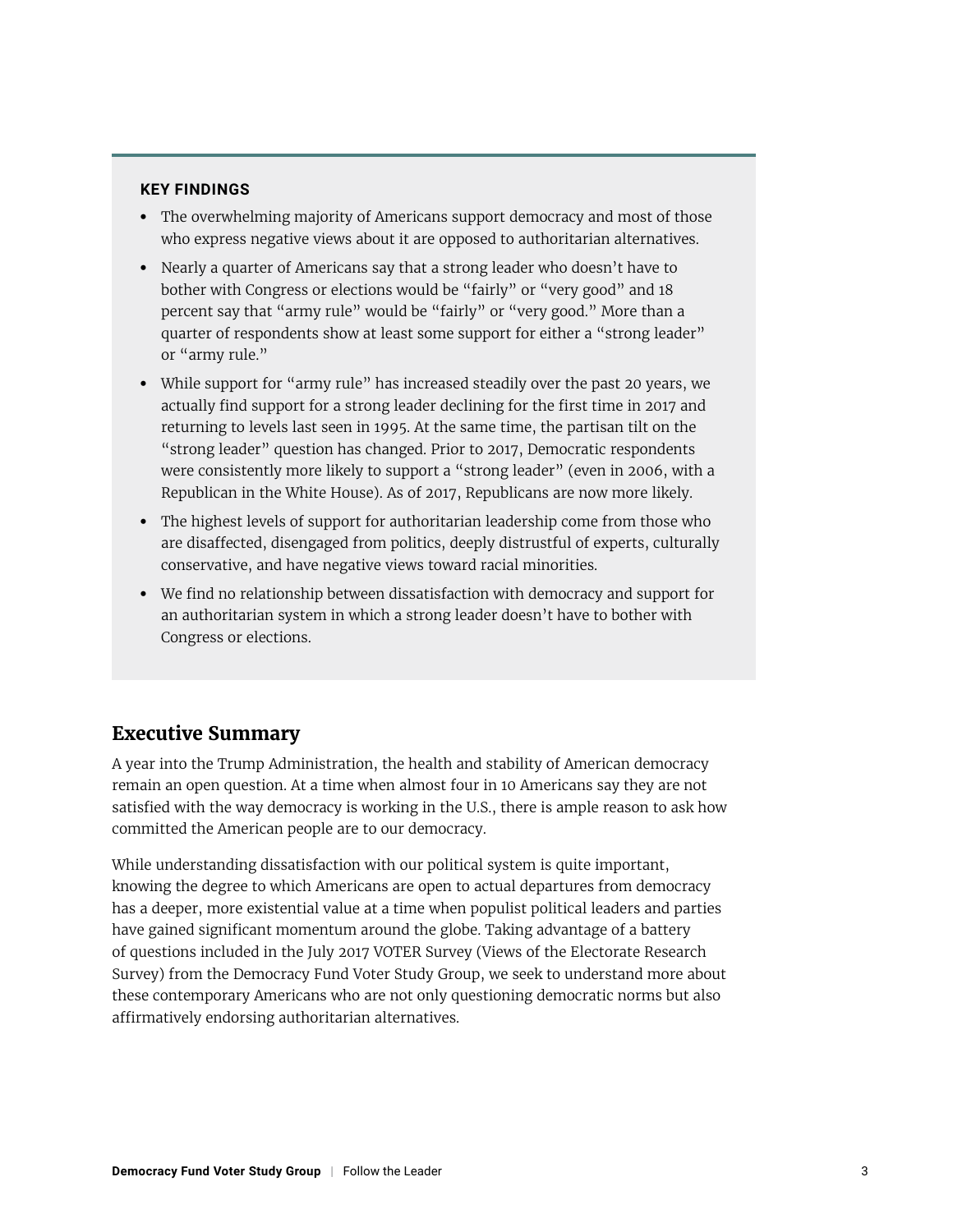Specifically, the Democracy Fund Voter Study Group asked respondents to assess the favorability of three types of political systems:

- **•** A strong leader who does not have to bother with Congress and elections;
- **•** Army rule; and
- **•** A democratic political system.

Our survey then asked respondents how important it is for them to live in a country that is governed democratically, as well as their level of satisfaction with American democracy. We also asked whether democracy is always preferable or whether there are some circumstances in which nondemocratic government can be preferable. Additional questions about checks on executive authority and support for living in a pluralist society were also asked and will be addressed in forthcoming reports.

The VOTER Survey deployed by the Democracy Fund Voter Study Group asked people to assess the broad concept of "democracy" without asking them what they meant by the term. This replicated questions previously asked by the World Values Survey. Unfortunately, this means that we have limited information about how respondents defined democracy and what they had in mind when answering questions about it. Rather, the battery of questions defines democracy only insofar as the VOTER Survey implicitly contrasts it with alternatives such as military rule. Future qualitative research will provide more insight on what respondents mean when they respond to these types of questions. Nevertheless, we take support for a "strong leader" and "army rule" as worrisome signs of sympathy for unchecked executive power.

Among our most important findings are:

- **1.** *If given a direct choice, the overwhelming majority of Americans choose democracy.* In fact, on each of the five questions we asked, three quarters or more of all respondents provide at least some support for democracy, and half or more express support for the strongest pro-democratic option. By contrast, depending on the question, between an eighth and a quarter of respondents provide an answer that does not support democracy. Moreover, we find evidence that conflicts with two key findings<sup>i</sup> that have recently raised alarm bells about the state of democracy: (a) We do not find that public support for democracy in the U.S. is declining. (b) Nor do we find higher support among young people for an authoritarian political system.
- **2.** *However, only a slim majority of Americans (54 percent) consistently express a pro-democratic position across all five of our measures.* If we look across our battery of questions, almost half of our respondents do not support democracy on at least one of the five survey questions. This pattern indicates that the overall high percentages on each question may mask some deeper softness in support for democracy. Nineteen percent of respondents express one nondemocratic position, 13 percent express two nondemocratic positions, and 15 percent express three or more nondemocratic positions. Notably, 29 percent of respondents show at least some support for either a "strong leader" or "army rule."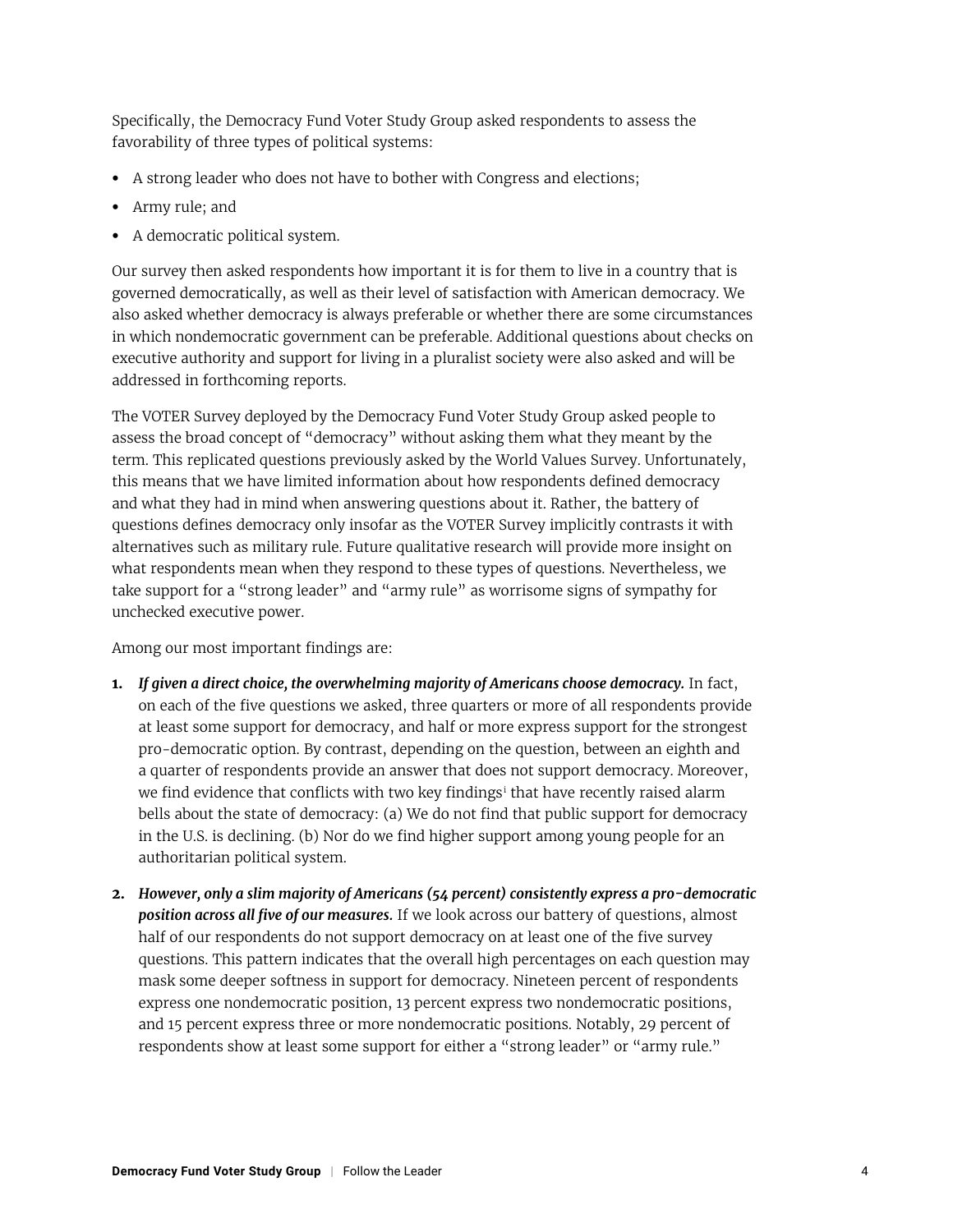- **3.** *A majority of those who rate democracy poorly or say that it is not essential to live in a democracy still do not support an authoritarian alternative.* Among those who rate democracy unfavorably, believe it is not so important to live in a democracy, or do not believe it is always preferable, just over half are opposed to a "strong leader" and "army rule." This finding clarifies that dissatisfaction with democracy does not necessarily translate into openness to authoritarian appeals, though there is significant overlap among the two views.
- **4.** *Comparing supporters of different candidates in the presidential primaries, the highest level of openness to authoritarian political systems is among those voters who supported Donald Trump in the primaries.* Thirty-two percent of Trump primary voters support a "strong leader." The level of support for this option is especially high (45 percent) among those who voted for Barack Obama in 2012 and then switched parties to vote for Donald Trump in 2016. Perhaps more unexpectedly, 20 percent of Hillary Clinton's primary voters support a "strong leader" unbound by Congress and elections and 15 percent go so far as to support "army rule" — both slightly higher than the levels expressed by the primary supporters of Bernie Sanders, John Kasich, Marco Rubio, or Ted Cruz. (Yet Clinton's primary supporters were more likely to say that democracy is preferable to any other form of government.)
- **5.** *Viewed through an ideological lens, the highest support for democracy comes from respondents who are either consistently liberal or consistently conservative.* In contrast, more than half of those who hold both economically liberal and culturally conservative views support a "strong leader" who does not have to bother with Congress or elections.
- **6.** *The highest levels of support for authoritarian leadership come from those who are disaffected, disengaged from politics, deeply distrustful of experts, culturally conservative, and have negative attitudes toward racial minorities.* Those who consume news less frequently are 22 points more likely to support a "strong leader" than frequent news consumers. Similarly, nonvoters are about 10 points more likely to express support for a "strong leader." Cultural conservatives are 20 points more likely than the culturally liberal to support a "strong leader." Those who say it is fairly or very important for someone to have European heritage to be an American are 30 points more likely to support a "strong leader" than those who decisively reject this racial conception of national identity. Those who are mistrustful of experts are 25 points more likely to support a "strong leader" compared to those who are trusting of experts.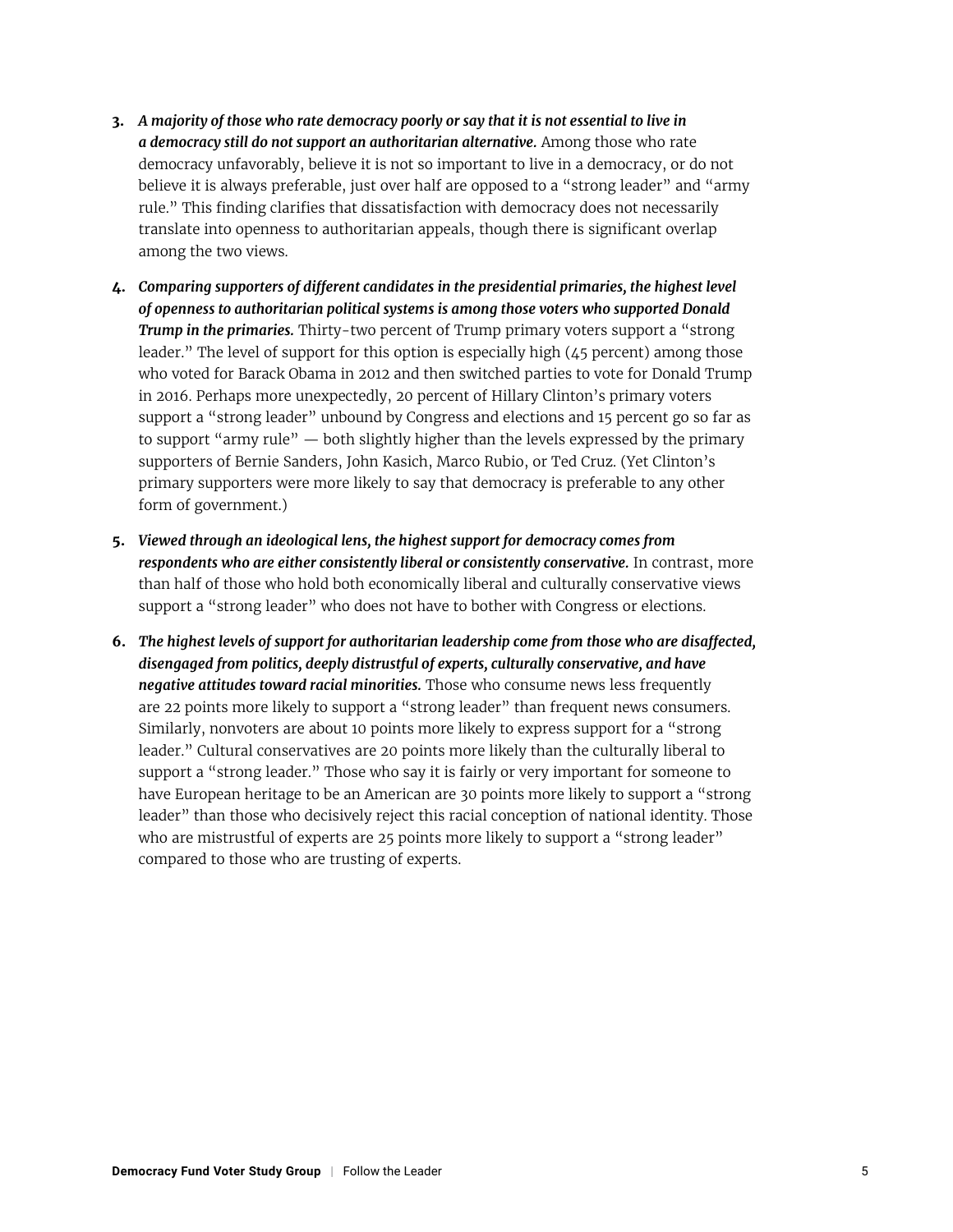# <span id="page-6-0"></span>**Why Study American Support for Alternatives to Democracy?**

Many scholars have observed that authoritarian proclivities among the American public are nothing new. Indeed, there is ample reason to believe that a significant number of Americans have always held a collection of nativist, racist, and/or authoritarian views. While this may be true, we are facing several new circumstances in our society that make these questions of public support for our norms and institutions more urgently relevant.

#### **1. Donald Trump and the Emergence of Illiberal Populist Demagoguery**

Much has already been written about the trans-Atlantic emergence of populist candidates and parties who have either succeeded in getting elected or have come quite close. Donald Trump and Brexit have perhaps gotten the most attention, but a broad slate of liberal democracies have experienced dramatic electoral gains by right-wing, illiberal parties riding a wave of anti-immigrant populism, from Hungary and Poland to Austria, the Czech Republic, and even (to a lesser but still alarming extent) France, Sweden, and Germany. There is reason to believe that these nativist parties and movements are learning from one another and at times communicating with one another as part of a larger global network.

Countless analyses have documented how leaders such as Donald Trump have actively undermined democratic norms and demonstrated authoritarian tendencies that we long thought were off limits in mainstream American political discourse. Given considerable evidence that the public responds to cues from political leaders, it is important to pay close attention to how these types of messages are resonating with the public and with whom they are resonating.

#### **2. Rapid Social Change: Race, Immigration, Globalization, and Inequality**

Liberal democracies have been shaken by growing objective stresses due to immigration, globalization, rising income inequality and insecurity, and the economic displacement caused by the 2008 financial crisis. There is rising talk not only in the U.S. but also across Europe and even globally that democracy is not working well to address key policy challenges, and this has left voters feeling increasingly alienated. Trust in major institutions has been low and declining for some time now across many advanced industrial democracies.

The U.S. has witnessed rapid demographic change and now has its highest share of foreign-born residents since the 1920s. These demographic changes and other important developments, including the election of the country's first African-American president, have brought to the surface anxieties and racial animus among some white Americans.

#### **3. Close Competition Between Two Hyperpartisan Political Parties**

Our two dominant parties — more ideologically distant from one another and more geographically sorted than at any time in at least a century — closely compete for control of government and equate losses with threats to the survival of the nation. We see the weakening of key master norms such as "mutual toleration" (in which each party accepts the basic legitimacy of its opponent) and "institutional forbearance" (in which political leaders responsibly wield the power of the institutions they are elected to control). $\mathbb{I}$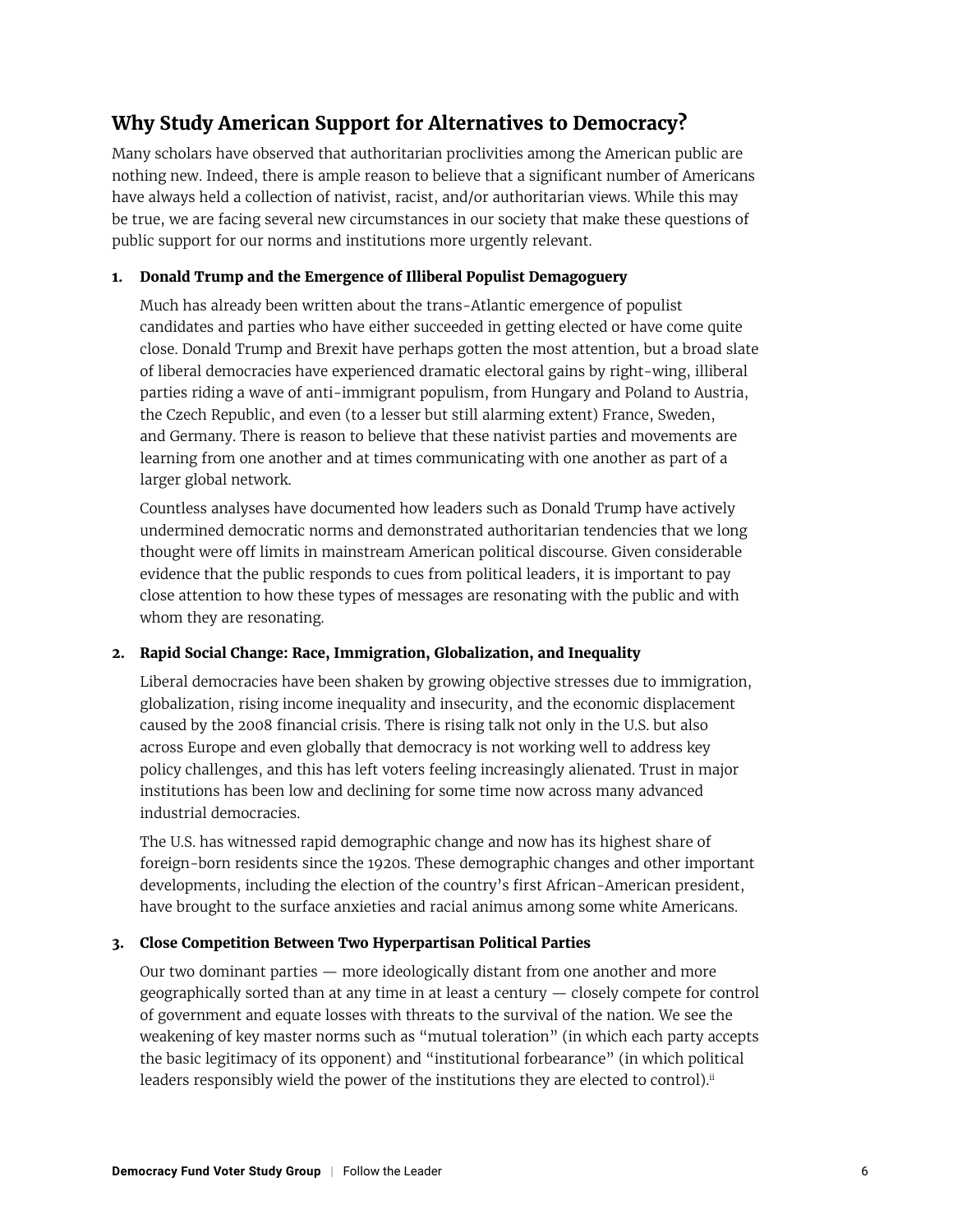<span id="page-7-0"></span>In this context, political incentives make it difficult for the few remaining moderate voices to call out extreme elements of their party and to draw bold lines that cannot be crossed by leaders or constituents. Hyperpartisanship — which has turned political party affiliation into something akin to tribal identity — makes political compromise difficult to impossible.

#### **4. The Disruptive Influence of Technology on Our Democracy**

Technological disruption across our society has had positive and negative effects on our political system. Important and concerning context for this inquiry includes:

- **•** The enhanced ability of fringe ideas and groups to spread across social media and help otherwise isolated voices to create networks and find allies;
- **•** Media and online echo chambers that reinforce pre-existing points of view, deepen divisions, and enable misinformation to travel unchecked and "go viral";
- **•** The decline of gatekeepers within media and political parties that used to play a significant role in keeping illiberal ideas out of the public conversation; and
- **•** New tools that enable populist candidates to build an unmediated following, ignite passions, and scapegoat individuals or minority groups.

#### **5. Foreign Interventions Aimed at Undermining Democracy**

Finally, with each news cycle we are learning more about efforts by Russia and its agents to intensify political polarization and undermine confidence in the American political system, particularly through highly orchestrated and automated interventions in social media. This follows a pattern that has been seen in democracies across Western and Eastern Europe over the past decade. In this context, it is important to understand how attributes like low news interest may relate to authoritarian attitudes, as these voters may be especially vulnerable to targeted disinformation via social media.

# **Background on Our Data**

Data collected for this report by the Democracy Fund Voter Study Group through its 2017 VOTER Survey represent a unique longitudinal sample that offers important insight into the attitudes and behaviors of American voters. By focusing on a group of 5,000 respondents who had previously been interviewed several times over the past six years by the survey firm YouGov, we can reliably track how vote preferences and other attitudes are associated with support for democratic norms and values.

As part of the Cooperative Campaign Analysis Project, more than 35,000 respondents were initially interviewed three times between December 2011 and December 2012. Many of these respondents were reinterviewed by YouGov in July 2016 and then 8,000 were reinterviewed for the Democracy Fund Voter Study Group in November 2016 for its first VOTER Survey. A sample of 5,000 people from this group was then interviewed again in July 2017 for this report providing longitudinal data from six surveys in all.

The size of the 2017 VOTER Survey's sample offers significant statistical power for this research, while the longitudinal nature of the survey enables us to see how respondents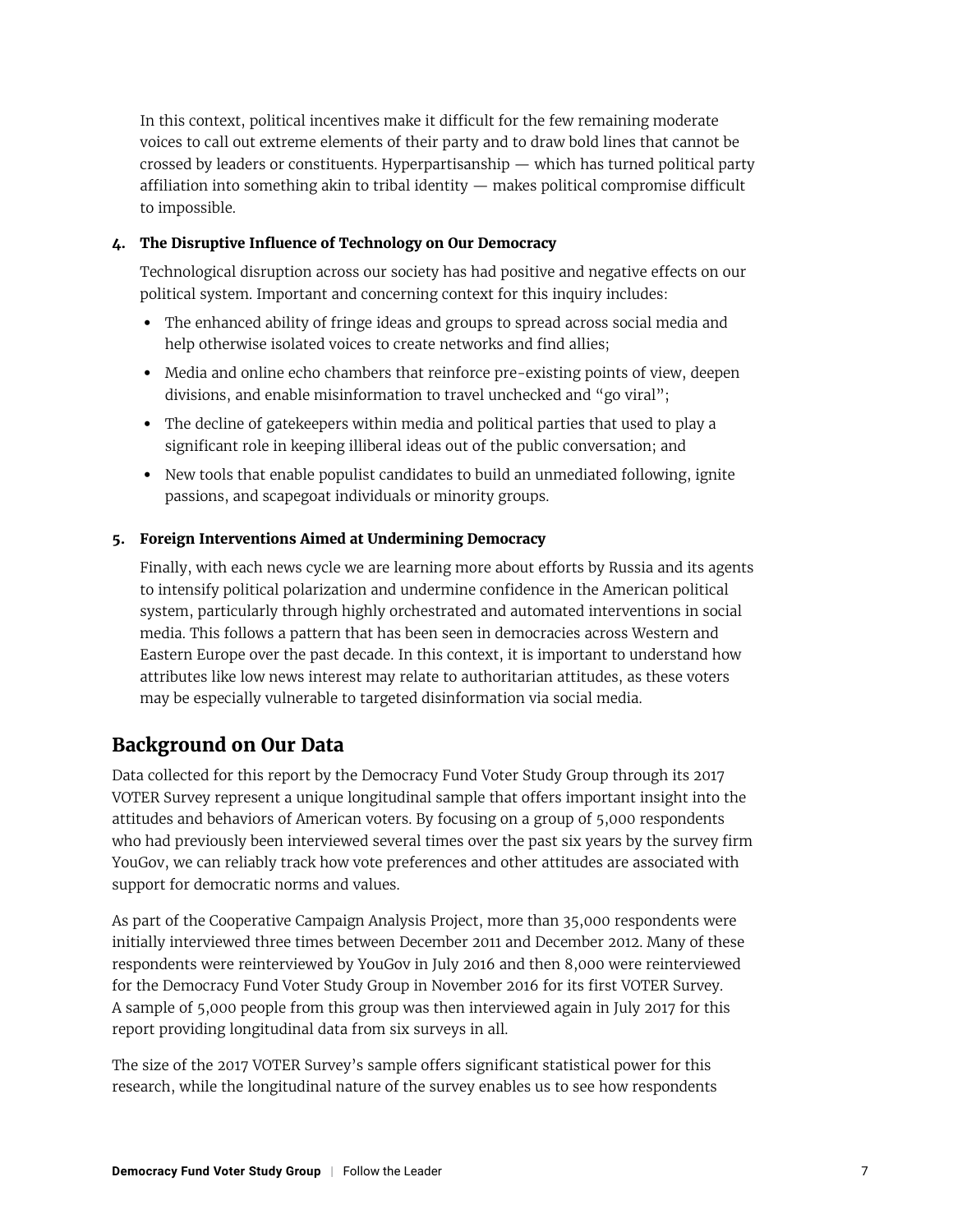<span id="page-8-0"></span>have changed their views over time. However, the longitudinal panel does present some limitations. Most notably, young people are underrepresented in the sample. The youngest people interviewed by YouGov in late 2011 and 2012, when the panel was formed, were in their mid-20s by the time this survey was conducted in July 2017.

# **Our Findings**

#### **I: While each of our five questions draws a pro-democracy response from at least three-quarters of respondents, only half of the public is consistently supportive of democracy across all five indicators.**

The July 2017 VOTER Survey specifically asked respondents five questions about their attitudes toward democracy. How would they assess on a four-point scale of "very good" to "very bad":

- **1.** Having a strong leader who does not have to bother with Congress and elections?
- **2.** Having the army rule?
- **3.** Having a democratic political system?

Respondents were also asked to rate:

- **4.** How important is it for you to live in a country that is governed democratically? (on a scale of one to 10).
- **5.** Which of these statements is closest to your view?
	- **•** Democracy is preferable to any other kind of government.
	- **•** In some circumstances, a nondemocratic government can be preferable.
	- **•** For someone like me, it doesn't matter what kind of government we have.

The latter three of these items probe in different ways respondents' attitudes toward democracy without defining the term. It is therefore possible for different people to give the same answer while imagining different things. For example, some may have a narrow majoritarian view of democracy as simply people electing a leader, while others consider a democracy to also require strong checks and balances, rule of law, and civil liberties. This may account for the fact (as we explain below) that the first two items — which test people's willingness to countenance authoritarian forms of rule — are rather independent of the latter three.

Moreover, while "army rule" is fairly explicit, the strong leader question may elicit seemingly authoritarian responses from some respondents who "only" want to empower an elected leader to override Congressional opposition and get things done. This is a question we hope future qualitative research might help to clarify.

We report the top-line findings for each of these questions below.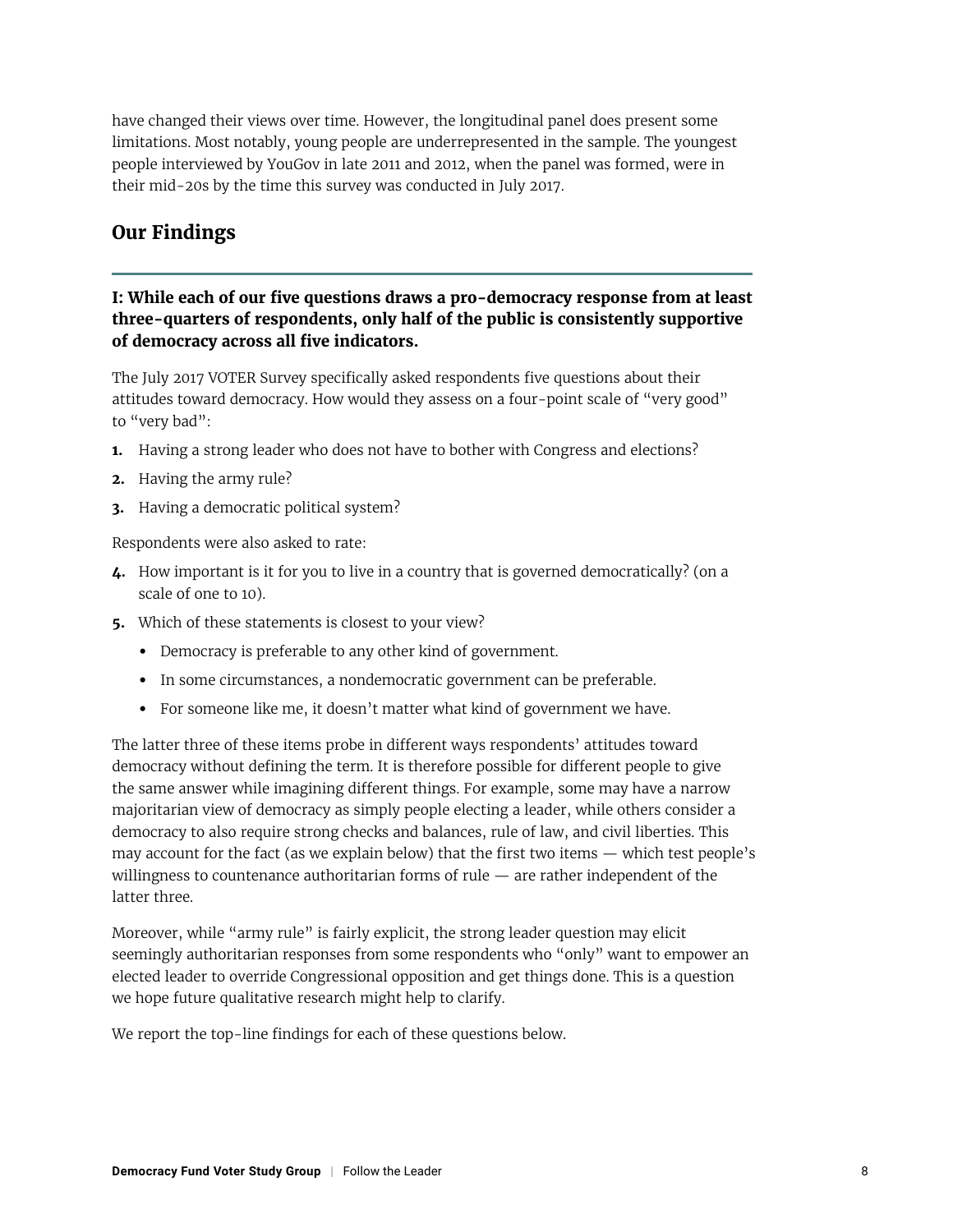#### **Figure 1. Evaluating Different Political Systems**



#### **EVALUATIONS OF**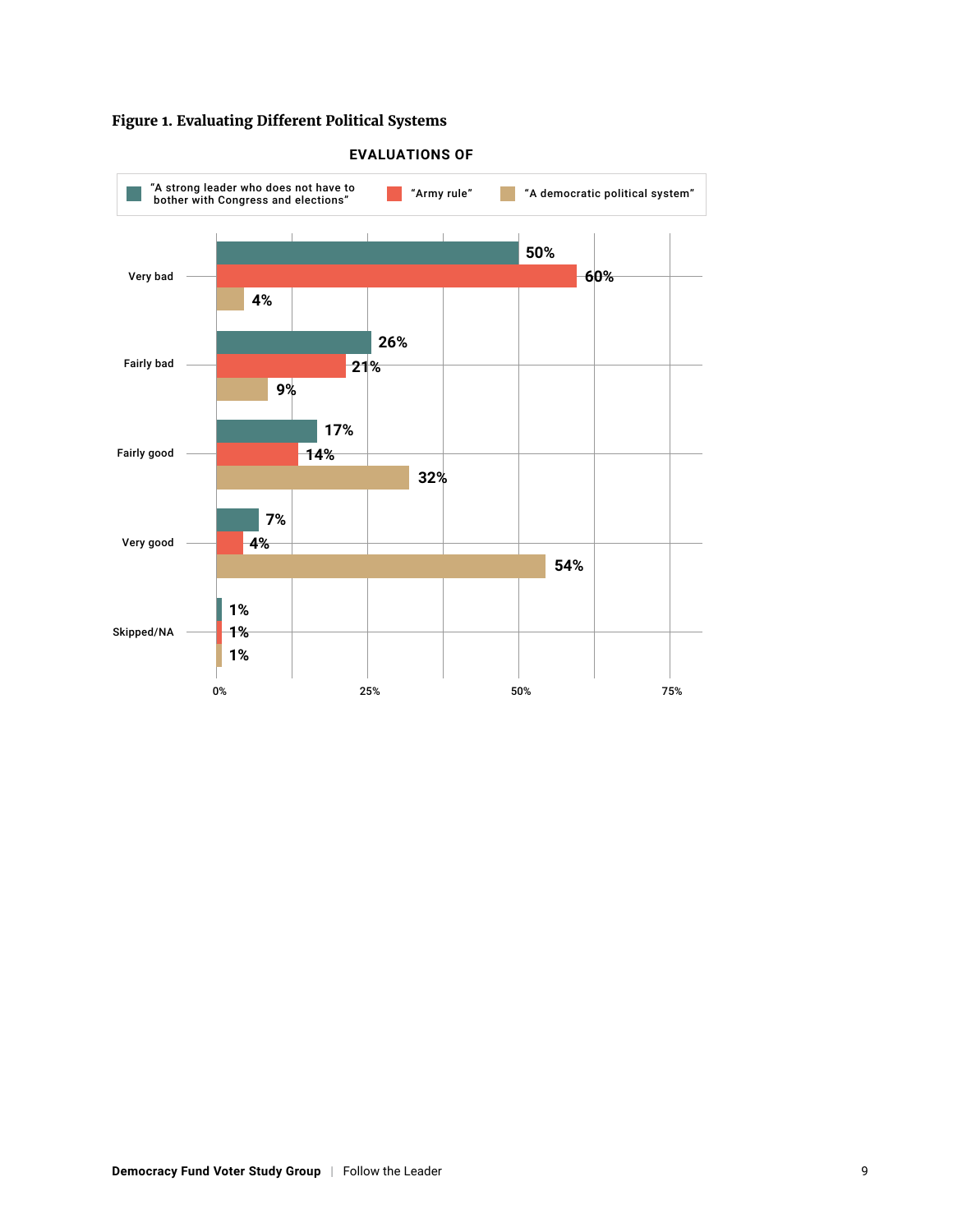



**Figure 3. Responses to Whether "Democracy is Preferable to Any Other Kind of Government"**



In each of these five questions, three quarters or more of all respondents provide at least some support for democracy with a majority expressing support for the strongest pro-democratic option. By contrast, depending on the question, between an eighth and a quarter of respondents give an answer that is not supportive of democracy1 —with 29 percent of respondents showing at least some support for either a "strong leader" or "army rule."

<sup>1</sup> For purposes of questions three through five here (opinions on democracy), we consider skipped responses as refusing to give the pro-democracy position, and therefore consider nonresponses as expressing lack of support for democracy. In both cases, only about 1 percent of respondents skipped the question.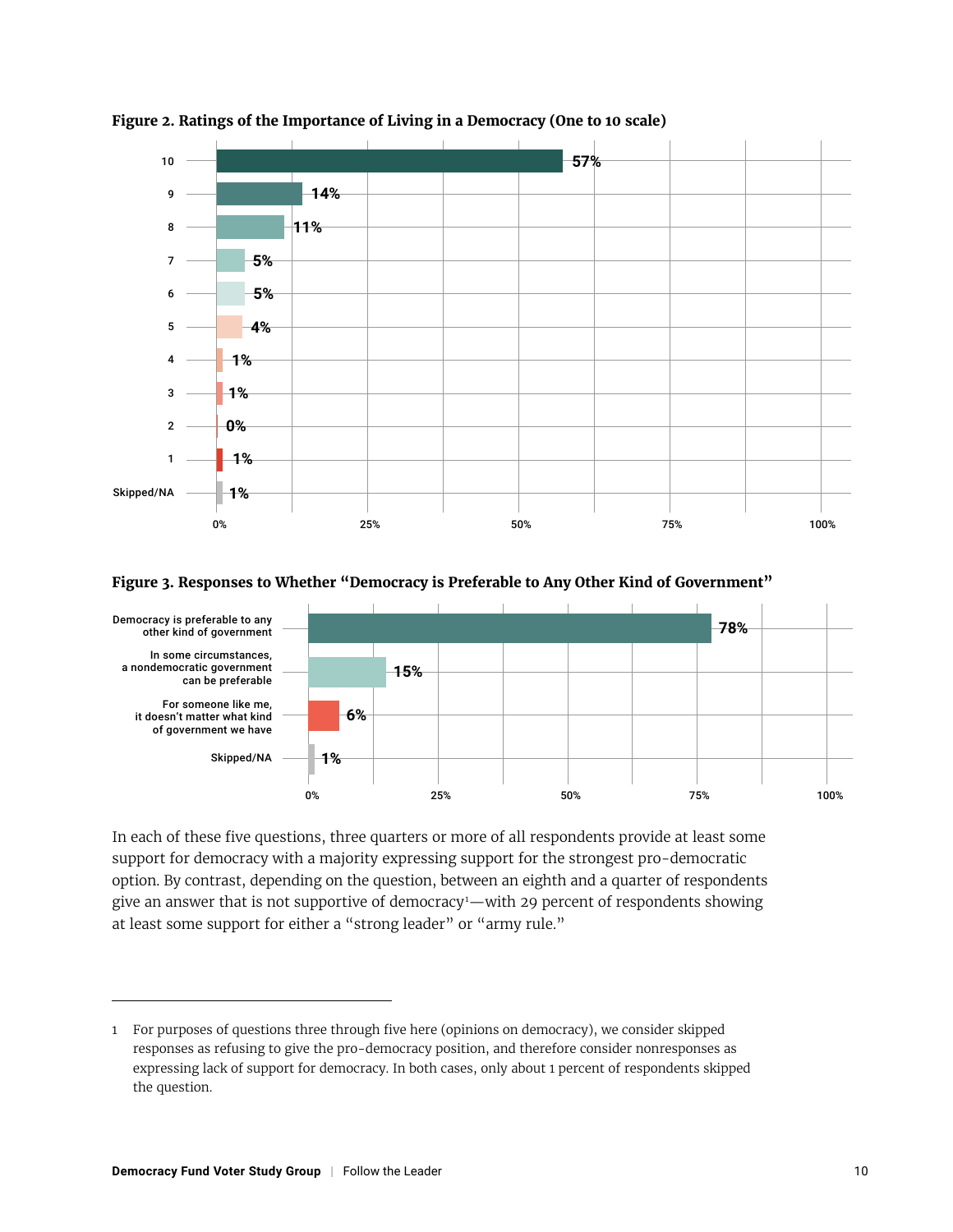These findings closely mirror the findings of a recent survey by the Pew Research Center (see Appendix A). On three of the first four measures, they also represent some improvement over the levels of democracy support found in the two most recent World Values Surveys conducted in the U.S. in 2006 and 2011 (the fifth item was not asked in any previous World Values Survey). As a result, democratic orientations in 2017 have risen closer to the levels previously recorded in such other advanced liberal democracies as Germany and Australia (see Appendix B).<sup>2</sup>

Interestingly, there is a strong relationship between responses to the two authoritarian questions, but responses to these two questions are more weakly related to views of democracy. Half of respondents who support a "strong leader" also support "army rule" and two thirds of army-rule supporters also prefer a "strong leader." By contrast, solid majorities of these supporters of authoritarian rule don't think democracy is a bad system.

Similarly, narrow majorities of respondents who don't think democracy is a good system are opposed to both a "strong leader" and "army rule." They might not like what they have now, but they aren't rushing to support authoritarian leadership. (For full details about the relationship among different responses, see Appendix C.)

If we combine responses across answers, almost half of our respondents fail to be supportive of democracy on at least one of the five survey questions.<sup>3</sup> *Only a slim majority (54 percent) is consistently supportive of democracy across all five questions.*





3 For the purpose of this report, failing to support democracy is defined by one or more of the following: (a) Belief that a "strong leader" is fairly or very good, (b) belief that "army rule" is fairly or very good, (c) belief that a democratic system is fairly or very bad, (d) rating the importance of living in a democratic system below an eight on a scale of one to 10, and/or (e) belief that democracy is not always preferable to other systems.

<sup>2</sup> It's worth noting, of course, that the World Values Surveys and our VOTER Survey were not conducted identically. Most notably, the VOTER Survey used longitudinal data from a group that has been resurveyed several times over the past few years, which has meant that this is a more active/engaged group then was found within the World Values Survey dataset. This makes comparing the data over time more difficult.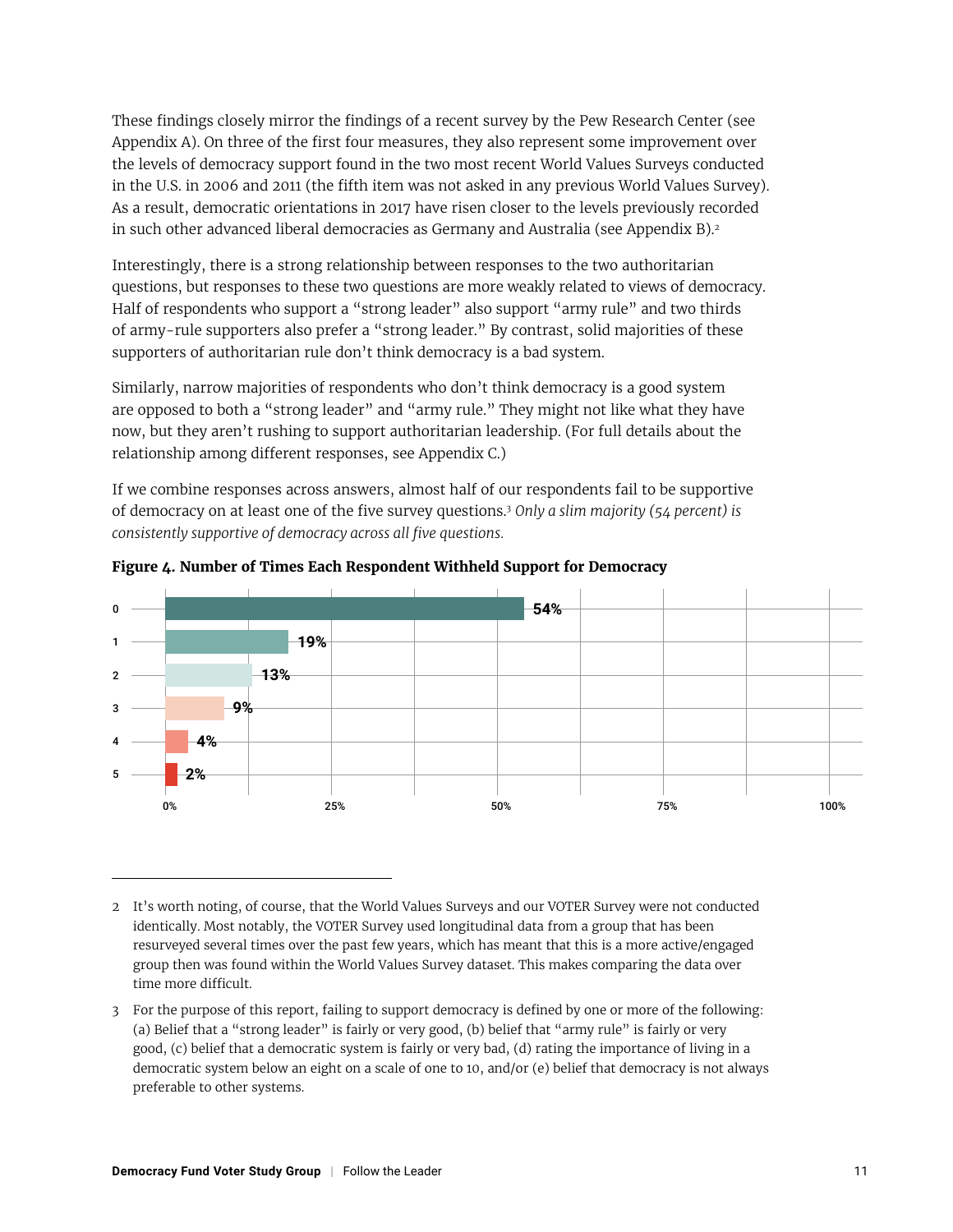<span id="page-12-0"></span>This pattern indicates that the overall high percentages on each question may mask some deeper softness in the support for democracy. Indeed, it is troubling to consider how many Americans may be open to illiberal appeals at a time when foreign and domestic actors are actively seeking to subvert our democratic institutions.

For the rest of the analysis, we will narrow our narrative and graphical focus to two of these five questions, the "strong leader" question and the "preference for democracy" question. We do this for three reasons:

- **•** First, for sake of narrative ease, it is easier to follow two questions rather than five.
- **•** Second, since these two questions have the most discouraging results, we want to understand them better.
- **•** Finally, responses for the "strong leader" question and the "army rule" question are highly correlated, probably tapping an underlying authoritarian rule dimension. We go deeper on the "strong leader" question because it is more relevant to our current politics, since army rule seems to be a more remote possibility.

It is also worth noting that our survey instrument also includes a battery of questions related to public support for various checks and balances. We will report on the results of these questions in a separate companion report.

#### **II: Support for a strong leader has declined after a 20-year increase.**

The World Values Survey began asking identical questions about public support for alternatives to democracy in the 1995–1998 wave, repeating these questions in subsequent surveys since. Over this 20-year period, Americans showed increasing support for authoritarian alternatives to democracy. While 24 percent supported a "strong leader" in 1995, this steadily increased to 34 percent in 2014. We observe similar increases across other questions from the World Values Surveys assessing democracy and democratic alternatives.

However, the upward trend reversed in 2017 with regard to favorability for a "strong leader" and negative views of democracy (Figure 7). Most notably, support for a "strong leader" in 2017 returned to 1995 levels at 24 percent. The Pew Research Center reached a similar conclusion, finding 22 percent in support of a "strong leader" in its 2017 survey (Appendix A).<sup>4</sup>

<sup>4</sup> An alternative explanation, of course, is that this shift in a two-decade trend is simply an artifact of a different survey methodology and dataset. While we reproduced the same questions used by the World Values Survey, we use a longitudinal dataset that has been reinterviewed over time and is relatively politically engaged. Weighting of the sample helps with this, as does the fact that Pew's findings are very similar to ours. But as can be seen in the Appendix, our sample is slightly more positive about democracy then Pew's. At a minimum, this finding calls for further investigation and data collection.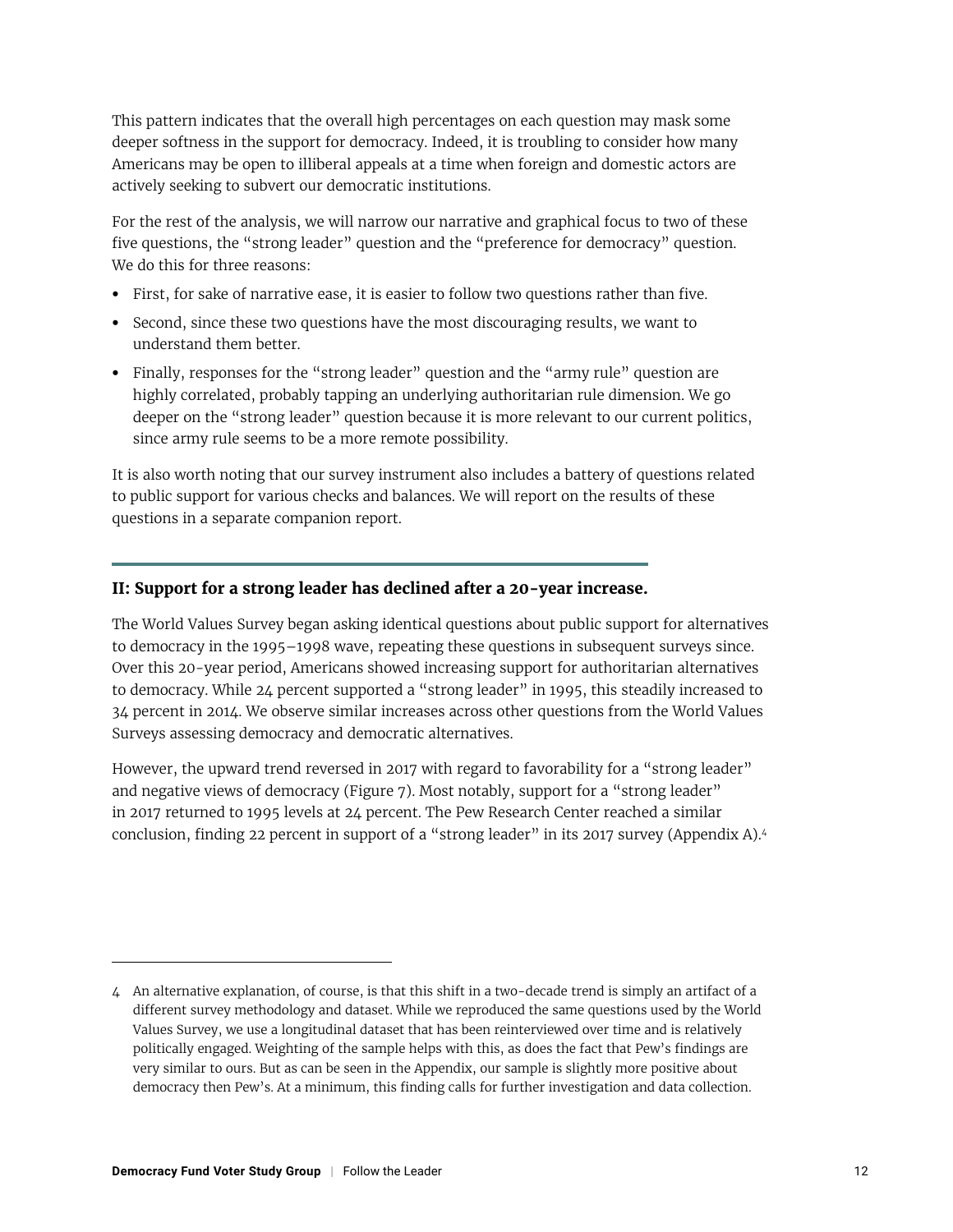

**Figure 5. Undemocratic Attitudes in the U.S. Over Time**

What could explain this shift? One possibility is that Donald Trump has personified authoritarian leadership in a way many Americans found distasteful. In the 1995 World Values Survey, Democrats registered slightly higher levels of support for a "strong leader" (23 percent of Democrats compared to 21 percent of Republicans supported a "strong leader"). Democrats continued to show greater support for a "strong leader" over the three subsequent World Values Surveys in the U.S. in 1999, 2006, and 2011. Then, in 2017, the balance shifted. Republicans (especially Donald Trump primary supporters and those who switched from Obama to Trump) were notably more supportive of a "strong leader" than Democrats. In 2017, 19 percent of Democrats said a "strong leader" was a good thing, compared to 30 percent of Republicans.

A similar trend can be found among young voters, who are disproportionately opposed to Donald Trump. Over the four previous World Values Surveys, support for a "strong leader" progressively increased among younger cohorts of voters, a trend that several analysts have seized on with alarm. Our 2017 findings, however, show this trend has reversed. Younger people in 2017 were actually most opposed to a "strong leader" in our survey (although as we explain below, our sample excludes the very youngest voters). Only one in ten of those under 30 years of age support a "strong leader," compared to roughly a quarter of older cohorts who favor a "strong leader" system (Table 1).

Source: Pre-2017 data shown is from the World Values Survey. 2017 data is from Voter Study Group's 2017 VOTER Survey.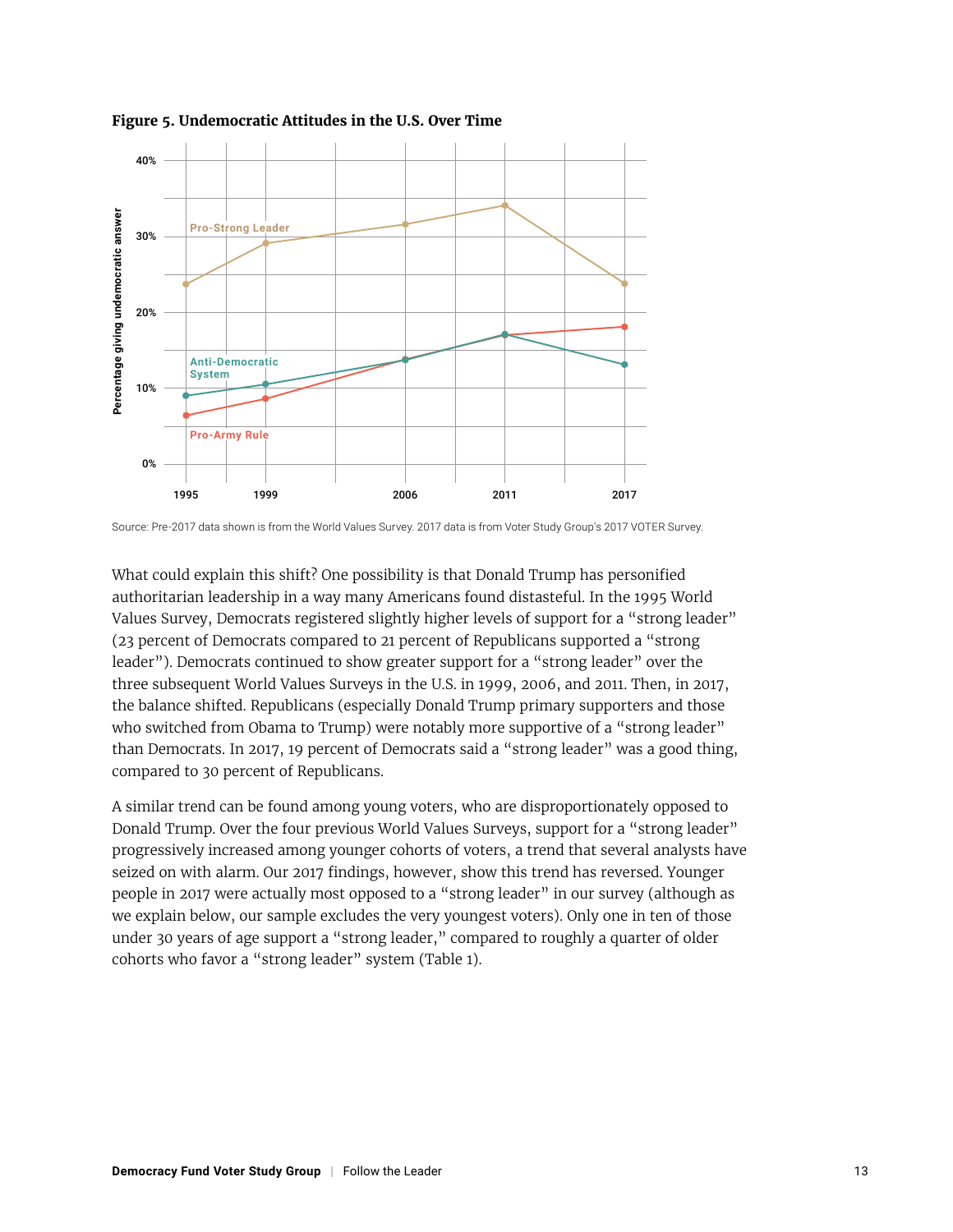|                     | $23 - 29$ | $30 - 44$ | $45 - 64$ | 65+ |
|---------------------|-----------|-----------|-----------|-----|
| Very or fairly good | 9%        | 26%       | 24%       | 24% |
| Very or fairly bad  | 91%       | 74%       | 76%       | 76% |

#### <span id="page-14-0"></span>**Table 1. Favorability of a Strong Leader Who Doesn't Have to Bother with Congress or Elections by Age, 2017**

#### **III: Support for democracy is lowest among the least educated and least politically engaged.**

One important factor contributing to support for democracy is education. As Figure 6 shows below, more education is associated with reduced support for a "strong leader." Roughly one in three respondents who haven't gone to college (32 percent) say a "strong leader" is good, but only one in *eight* respondents with a BA or equivalent four-year college degree (13 percent) want a "strong leader." By contrast, support for democracy as a system increases only modestly with more education. More than one in six Americans with a BA degree (17 percent) do not express a preference for democracy, as compared to one in four noncollege educated Americans (25 percent) who do not express a preference for democracy.



#### **Figure 6. Percentages Favoring a Strong Leader and Open to Democratic Alternatives by Level of Education**

Another factor related to support for democracy is political interest: Those who are politically engaged and follow the news closely are more likely to express a preference for democracy and are less supportive of a "strong leader" who does not have to bother with Congress and elections.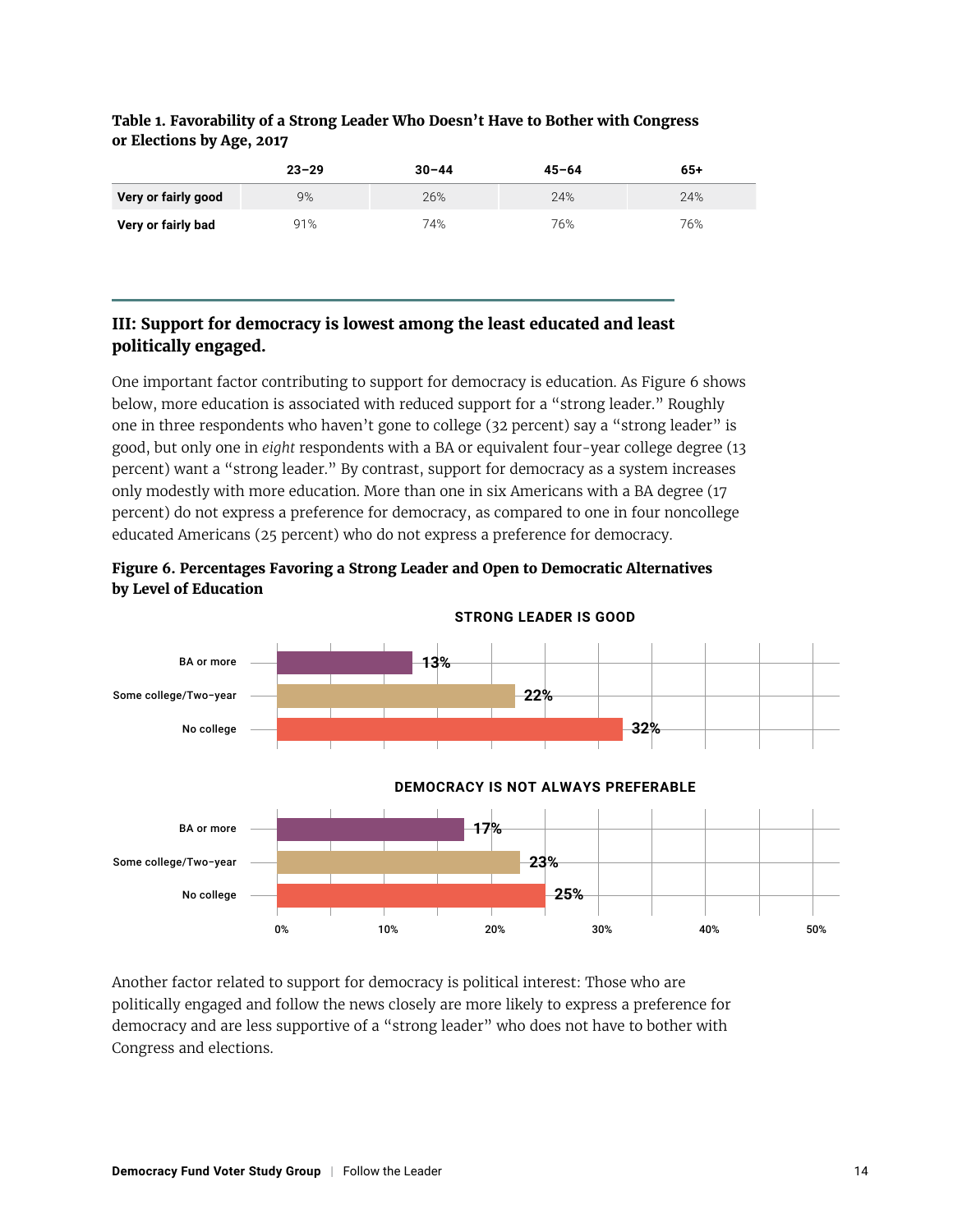We measure political interest by asking respondents how much they follow political news. Those who follow the news "most of the time" (53 percent of respondents) exhibit much more pro-democratic attitudes than those who follow the news some of the time (25 percent), only now and then (12 percent), or hardly at all (7 percent).

Those who are not regular consumers of news are less committed to democracy. They are more than twice as likely as frequent news consumers to say democracy is not preferable (31 to 14 percent) and almost three times as likely to support a "strong leader" (35 to 13 percent). Presumably, those who follow political news closely do so because they feel invested in the political system.

**Figure 7. Percentages Favoring a Strong Leader and Open to Democratic Alternatives by Level of Political News Consumption**



We can probe the effect of political engagement more deeply by comparing attitudes of voters and nonvoters. By matching our respondents with voting records, we can estimate who actually voted. In the 2016 election, 56 percent of voting-age citizens cast ballots. In our weighted sample, we estimate that 60 percent of respondents voted.<sup>5</sup>

Nonvoters hold more negative attitudes about democracy. Nonvoters were nine percentage points more likely than voters to say a "strong leader" is good (29 vs. 20 percent) and to say democracy is not preferable (28 vs. 19 percent).

<sup>5</sup> We base this estimate on matches to voter files. For purposes of our analysis, we assume that all nonmatches are also nonvoters.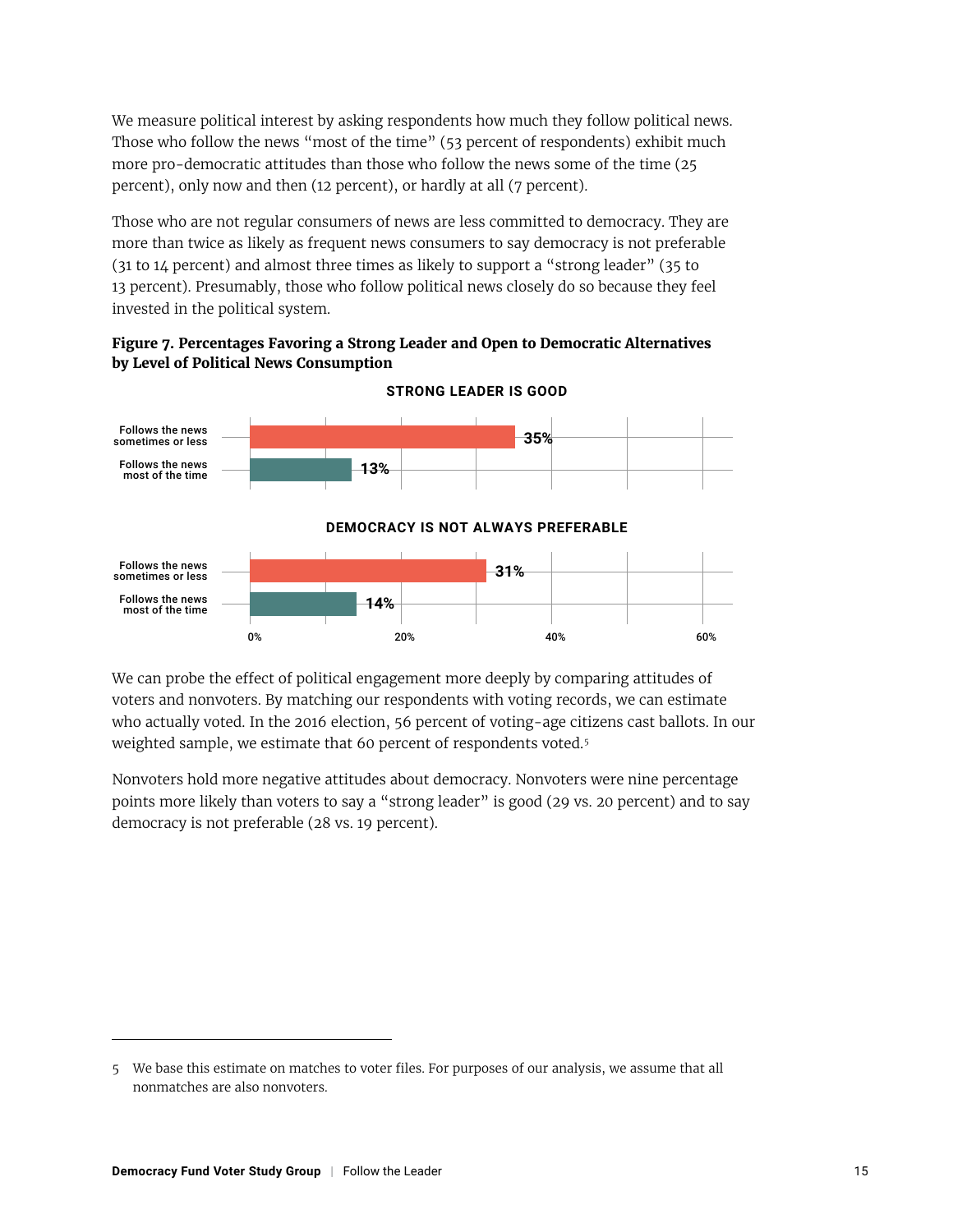



We also look here at age, since a hotly debated question is whether the young are turning away from democracy, as Roberto Foa and Yascha Mounk have argued.iii

Younger respondents are less likely than older ones to say they prefer democracy. But they are also less likely to say they prefer a "strong leader," as compared to older voters. However, our sample excludes the very young (18–22 years old), which may contribute somewhat to the differences in our findings from the above study.<sup>6</sup>

<sup>6</sup> Because we have panel data going back to 2011, our youngest respondents are now 23. The 23–29 cohort is only 6.5 percent of our weighted sample, with only 93 cases. Using survey weights, the 30–44 cohort makes up 25.9 percent of our sample, the 45–64 cohort 42 percent, and the 65+ cohort 25.9 percent.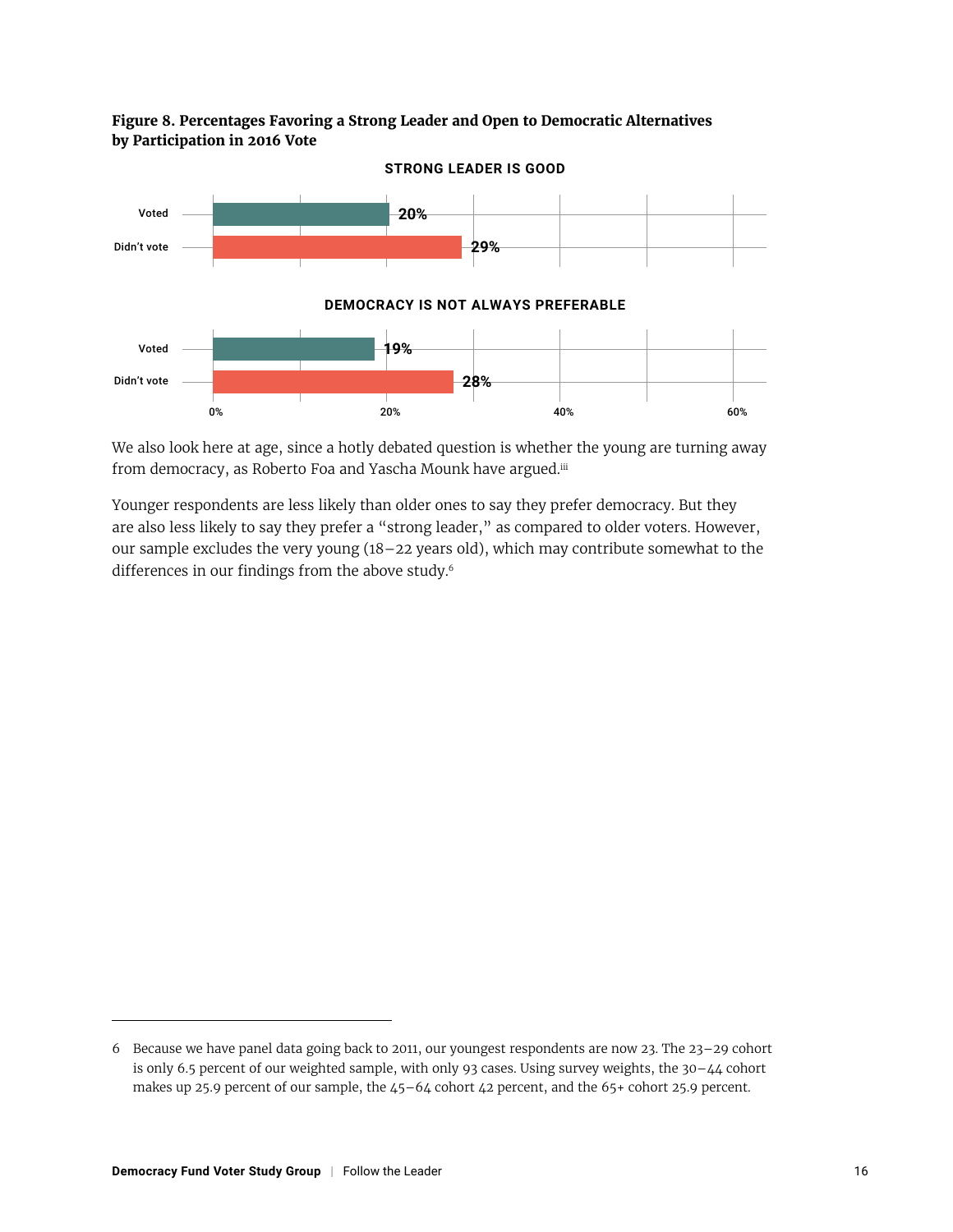

**Figure 9. Percentages Favoring a Strong Leader and Open to Democratic Alternatives by Age STRONG LEADER IS GOOD**

Based on this snapshot, we cannot address the larger debate over whether younger voters' lower preference for democracy is a warning sign or a predictable life-cycle effect, as Erik Voeten has argued.iv However, these diverging responses on questions of strong leadership and preference for democracy do help clarify that these two questions may be tapping different underlying sentiments.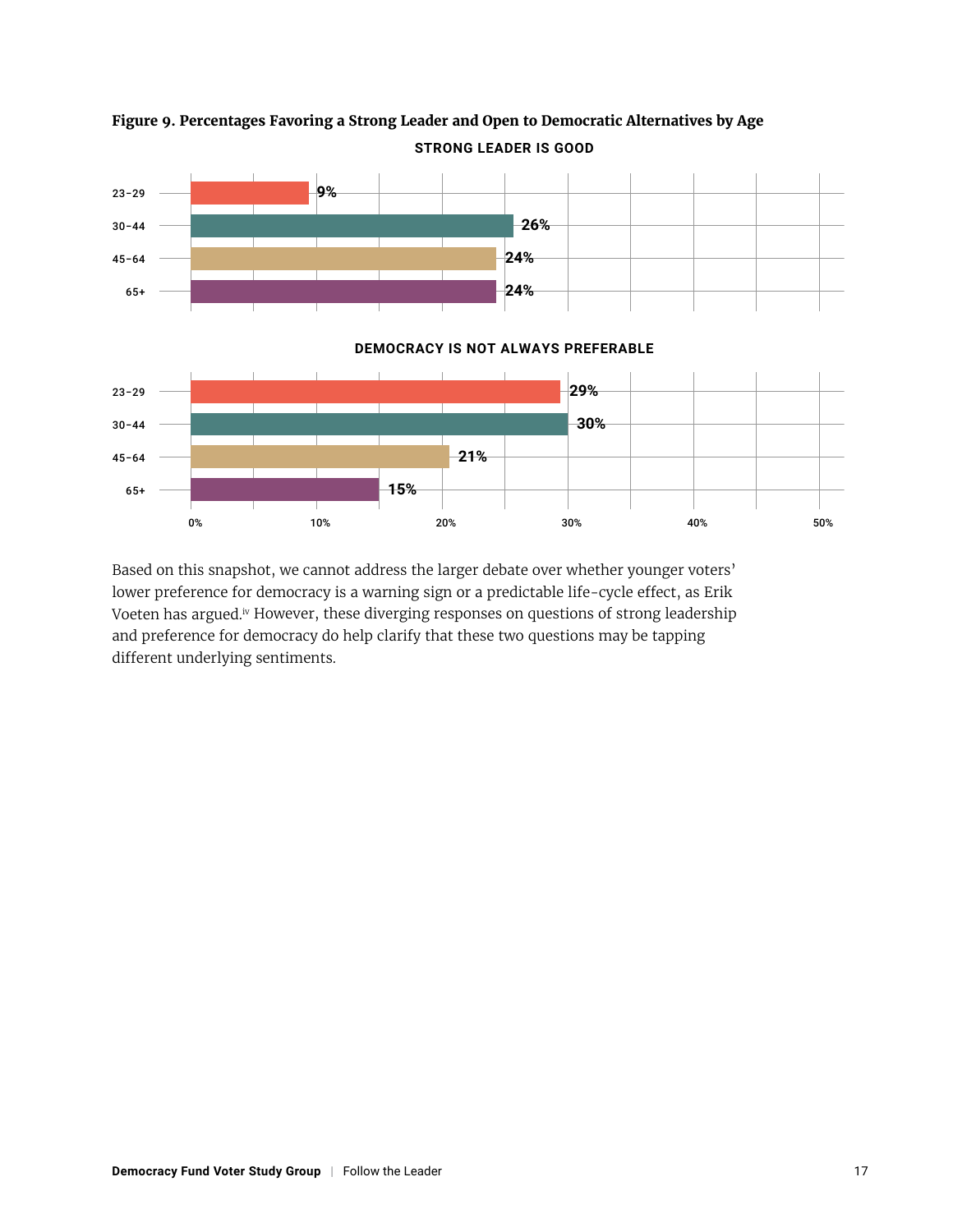### <span id="page-18-0"></span>**IV: Conservatives are less supportive of democracy, especially cultural conservatives.**

In looking at ideology, we observe a consistent pattern. Those who identify as liberals are much less likely to say a "strong leader" is good, but only slightly more likely to express a preference for democracy.

First, we break down sentiments about democracy by self-identified ideology. Support for a "strong leader" is more than twice as high among conservatives (30 percent) than it is among liberals (13 percent). However, the nonpreference for democracy is only slightly lower among liberals (17 percent) than conservatives (22 percent) and moderates (also 22 percent).

**Figure 10. Percentages Favoring a Strong Leader and Open to Democratic Alternatives by Ideology**



#### **STRONG LEADER IS GOOD**

#### **DEMOCRACY IS NOT ALWAYS PREFERABLE**



We also looked at the 6 percent of respondents who did not place themselves on this ideological scale. They are substantially less pro-democratic in their attitudes. This is also evidence that people less engaged by politics are less likely to support democracy.

This finding is also consistent with the 2017 Pew global survey, which found that respondents on the right in 10 advanced democracies were generally two or three times as likely as those on the ideological left to support a "strong leader."

We can further distinguish between cultural and economic conservatives. In an earlier Democracy Fund Voter Study Group report, ["Political Divisions in 2016 and Beyond](https://www.voterstudygroup.org/publications/2016-elections/political-divisions-in-2016-and-beyond)," one of us (Drutman) constructed separate economic and cultural (social/identity) indexes from multiple survey questions. Here we break respondents into three equally sized subgroups based on the indexes and label them liberal, moderate, and conservative based on their score. The cultural index combines both social conservatism (views on abortion, gay marriage, and transgender bathrooms) and racial attitudes (specifically toward immigrants, African-Americans, and Muslims).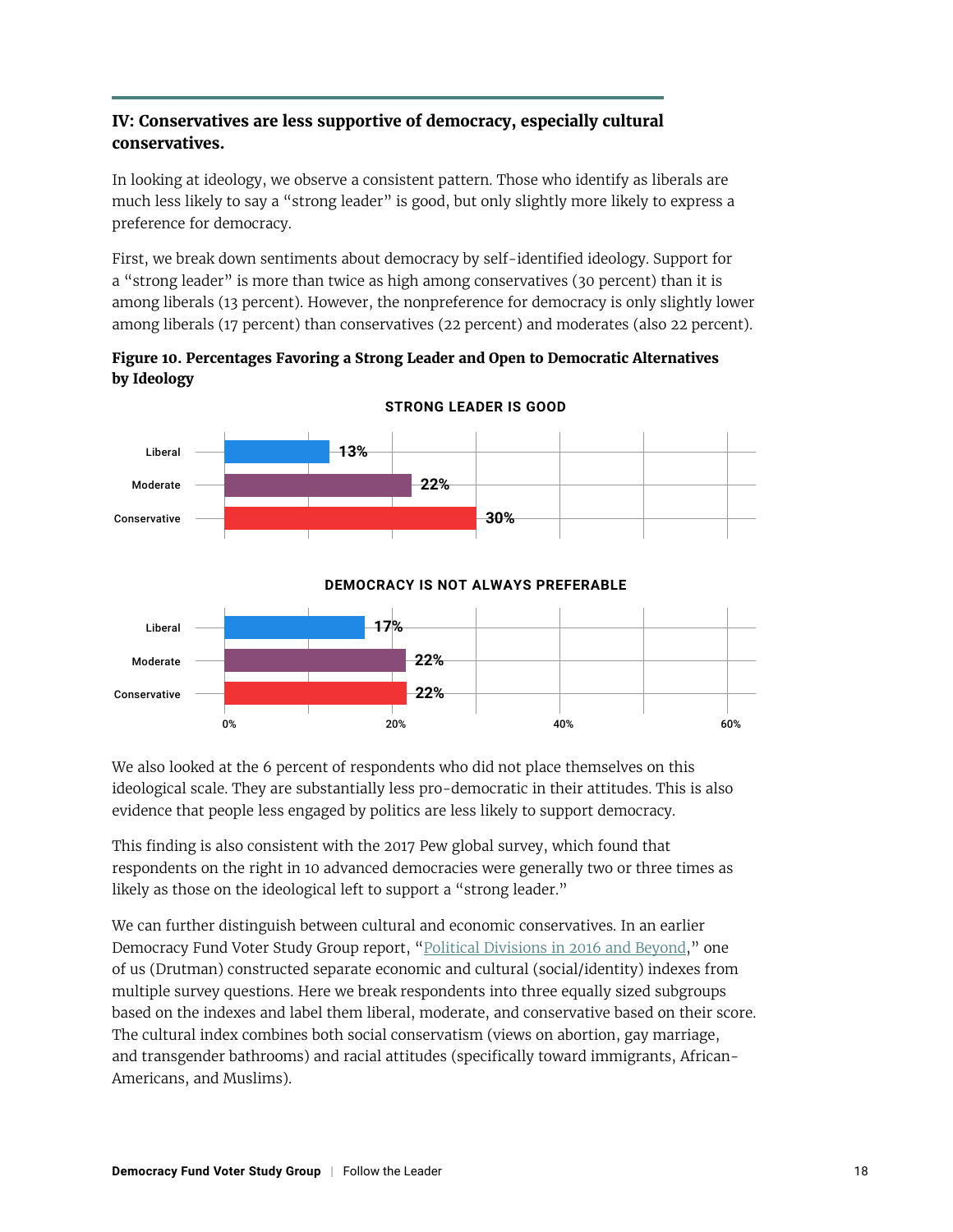The highest levels of negative sentiment about democracy come from those who express more culturally conservative views. Strong liberals express the most consistently antiauthoritarian leader views.7 In particular, both cultural conservatives (31 percent) and cultural moderates (29 percent) are nearly three times as likely as cultural liberals to favor a "strong leader." However, we do not observe any meaningful pattern with regard to economic liberalism/conservatism, so we do not report those results here.



**Figure 11. Percentages Favoring a Strong Leader and Open to Democratic Alternatives by Cultural Beliefs**

These patterns are consistent with long-standing findings that those who hold the most progressive values on social issues tend to also support the kinds of self-expression values that underlie pro-democratic attitudes. By contrast, those who hold more traditionalist values tend to hold authority and hierarchy in higher regard, often in opposition to prodemocratic values of self-expression.v

<sup>7</sup> These attitudes appear to be driven by *both* moral and racial attitudes (in regression analysis, both are independently significant). However, since moral and racial attitudes are highly correlated, it is difficult to disentangle them entirely.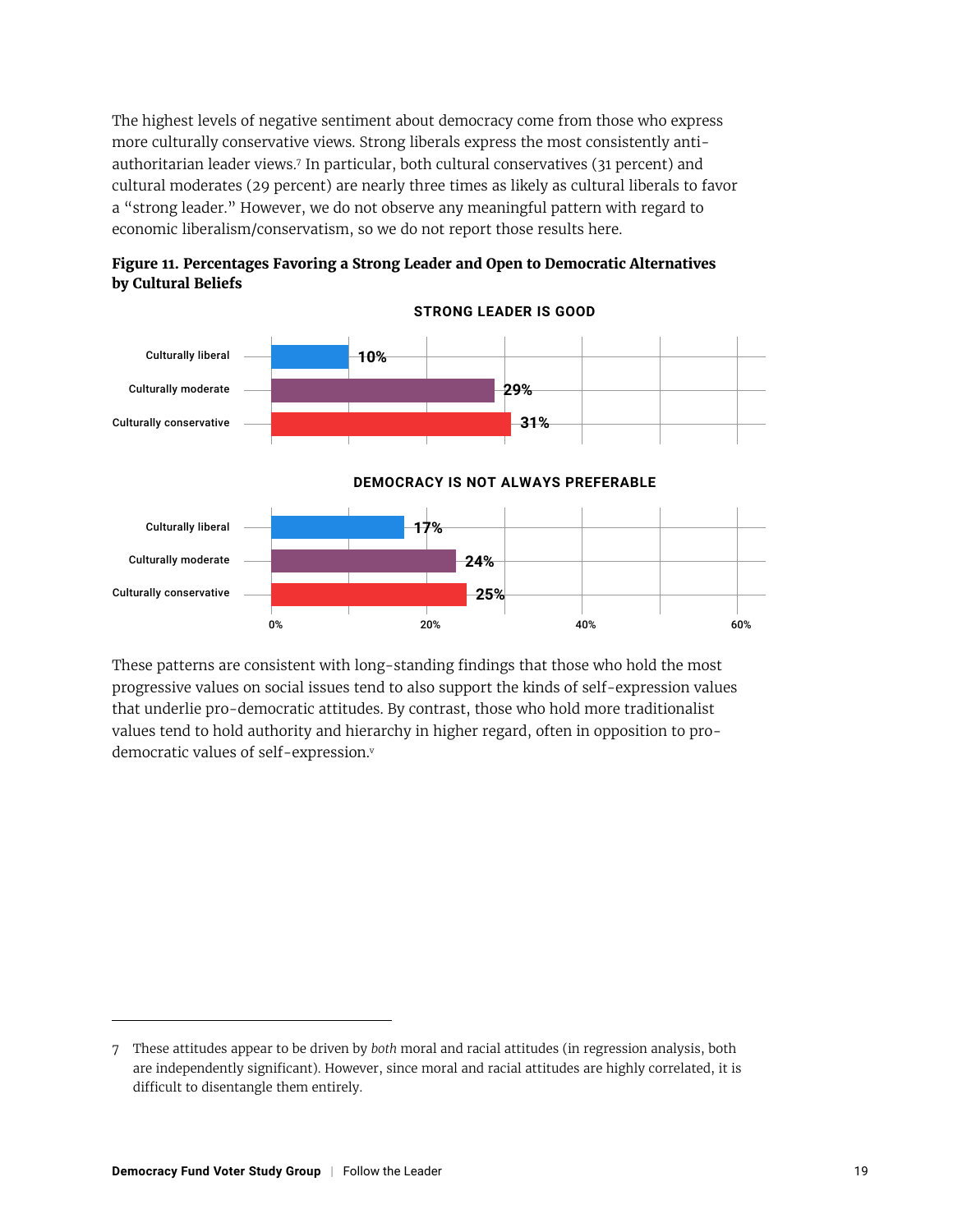#### <span id="page-20-0"></span>**V: Those with negative views toward racial minorities and cultural diversity are more supportive of a "strong leader" and less likely to prefer democracy.**

We also compare sentiments based on responses to a few telling questions about attitudes toward racial minorities and cultural diversity. First, we asked respondents how important being of European heritage is to being American. While most respondents think it is not at all important (47 percent) or not very important (27 percent), 9 percent say it is fairly important and 8 percent say it is very important. An additional 9 percent say they "don't know."

**Figure 12. Percentages Favoring a Strong Leader and Open to Democratic Alternatives by Perceived Importance of European Heritage to Being an American**



**STRONG LEADER IS GOOD**

 $0\%$  20% and  $40\%$  20% and  $40\%$ 

More than 40 percent of those who think European heritage is very or fairly important to being an American are supportive of a "strong leader" — fully four times the proportion who say European heritage is "not at all important." The pattern holds in somewhat less striking fashion with regard to democracy support: Those who think European heritage is very or fairly important are more than half again as likely (28–30 percent) to not prefer democracy as those who think such heritage is not at all or not very important (18 percent).

There is a similar pattern related to cultural diversity. When asked, 56 percent of respondents say that it is better to have "many different cultures with different values and traditions that people believe in" while 31 percent say we'd be better off with "one primary culture with traditions and values that most everyone believes in." Those who would prefer one primary culture are almost twice as likely to say democracy is not preferable (27 percent) as those who think it's better to have many cultures. But the highest rates of those responding negatively about democracy are among the 14 percent of the respondents who say they "don't know" which is better. Many of those giving the "don't know" response to this question may prefer one primary culture but feel that this is a socially undesirable response.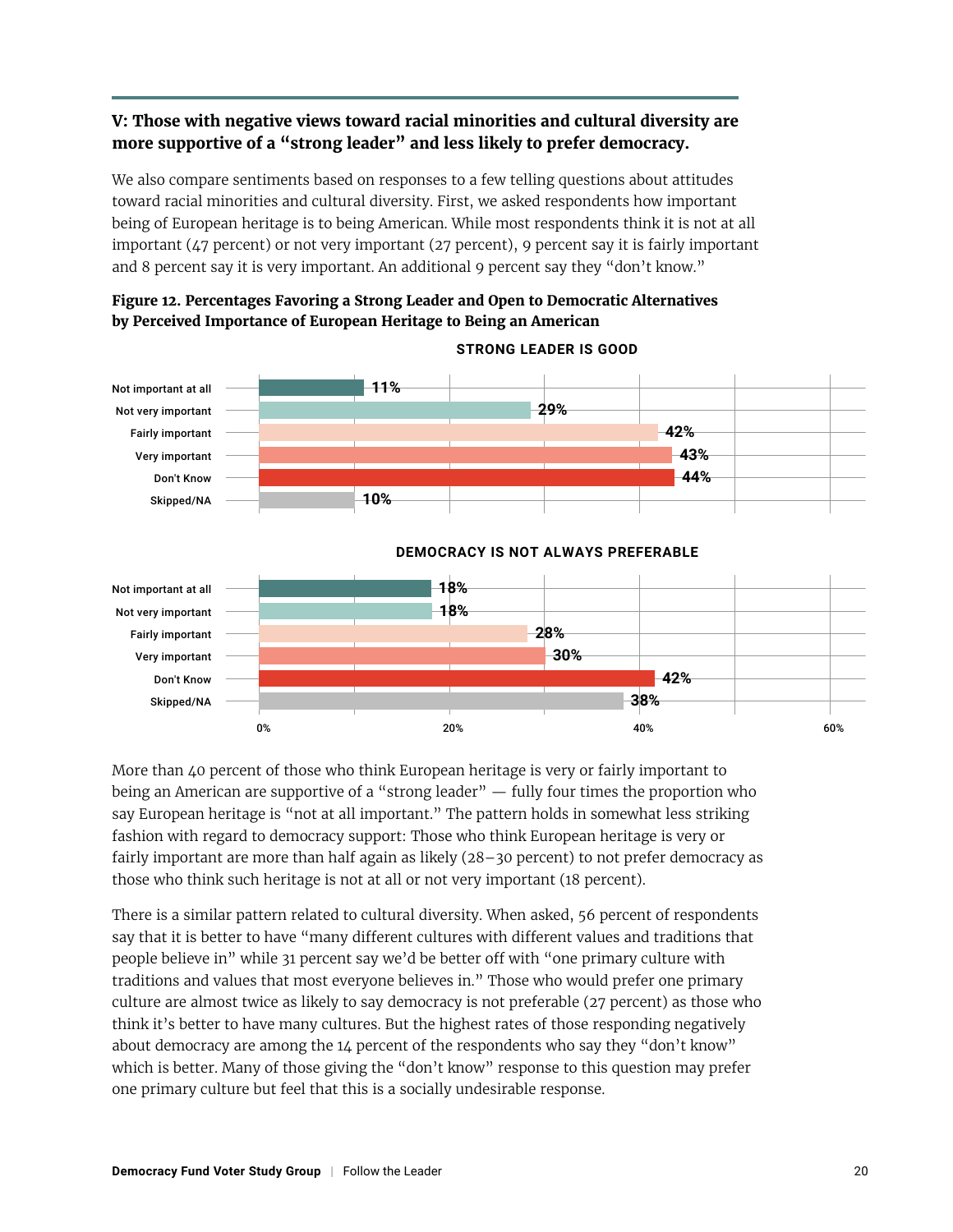



Respondents were also asked if there should be increased "surveillance of mosques and other places where Muslims may congregate" and whether we should "target Muslims at U.S. airport screenings to ensure the safety of flights."

In both cases, those who expressed higher levels of distrust of Muslims were considerably more likely to support an authoritarian leader and were also less likely to prefer democracy. Most notably, those who wanted to increase surveillance on mosques (Figure 14) were more than twice as likely to support a "strong leader" than those who did not want to increase surveillance on mosques (and the ratio was about three to one compared to those who strongly opposed increased surveillance).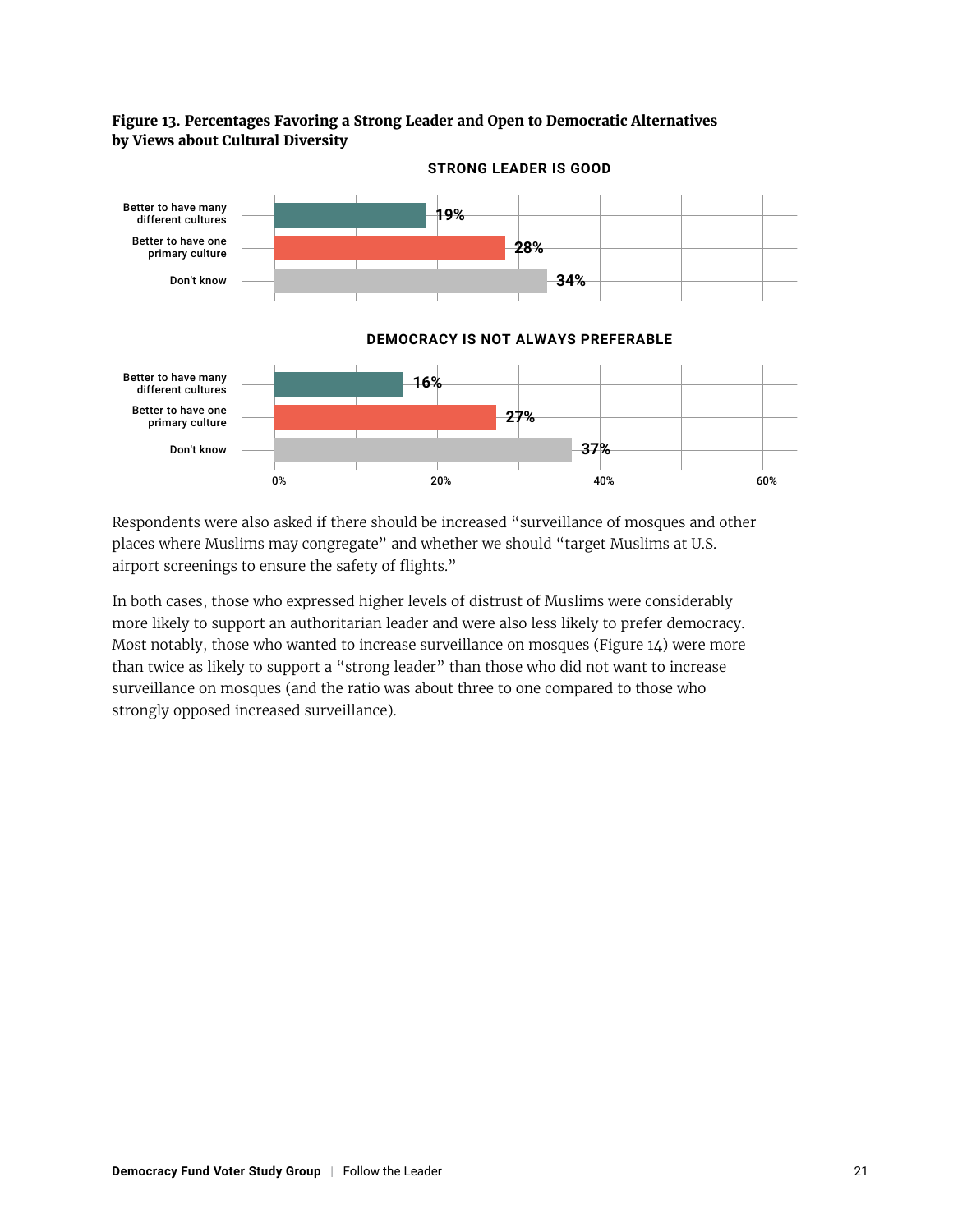

#### **Figure 14. Percentages Favoring a Strong Leader and Open to Democratic Alternatives by Views on Muslims**

Other measures of attitudes toward racial minorities produce similar patterns. Regardless of the measure, those who express more negative attitudes toward racial minorities are consistently more supportive of a "strong leader" and less likely to prefer democracy.

We also investigate the relationship between authoritarian parenting style and negative sentiment about democracy. During the rise of Donald Trump, there was considerable commentary noting that "authoritarian" attitudes (an indicator based on a four-question battery about parenting styles) were particularly high among Trump supporters.vi

Respondents who score high on the authoritarian parenting score are twice as likely (31 percent) to support a "strong leader" than those who score low on the authoritarian parenting score (16 percent). However, "authoritarian" parenting attitudes certainly do not indicate support for "authoritarian" leadership, since more than two thirds of respondents with authoritarian parenting attitudes reject a "strong leader."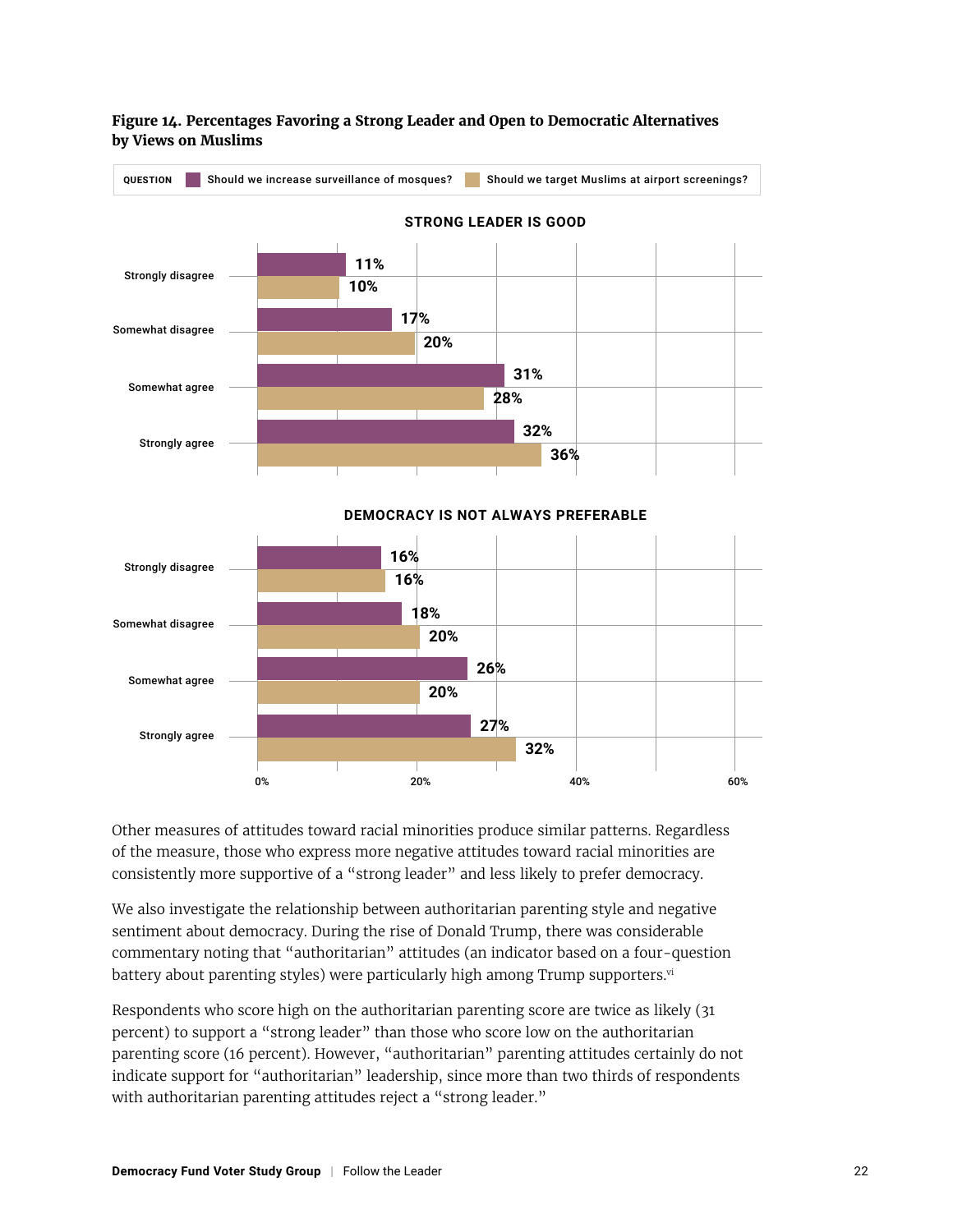#### <span id="page-23-0"></span>**Figure 15. Percentages Favoring a Strong Leader and Open to Democratic Alternatives by Authoritarian Score**



#### **VI: Support for democracy is weakest among those whose views are not ideologically consistent.**

Combining the cultural and economic indexes described above yields an important insight. The highest support for democracy comes from respondents who are either consistently liberal or consistently conservative.

Among consistent liberals, only 4 percent want a "strong leader," while 13 percent decline to say democracy is preferable. Consistent liberals, thus have the most consistently prodemocratic attitudes of all subgroups. Consistent conservatives are notably more proauthoritarian (19 percent want a "strong leader") and slightly more unsupportive of democracy (17 percent don't prefer democracy).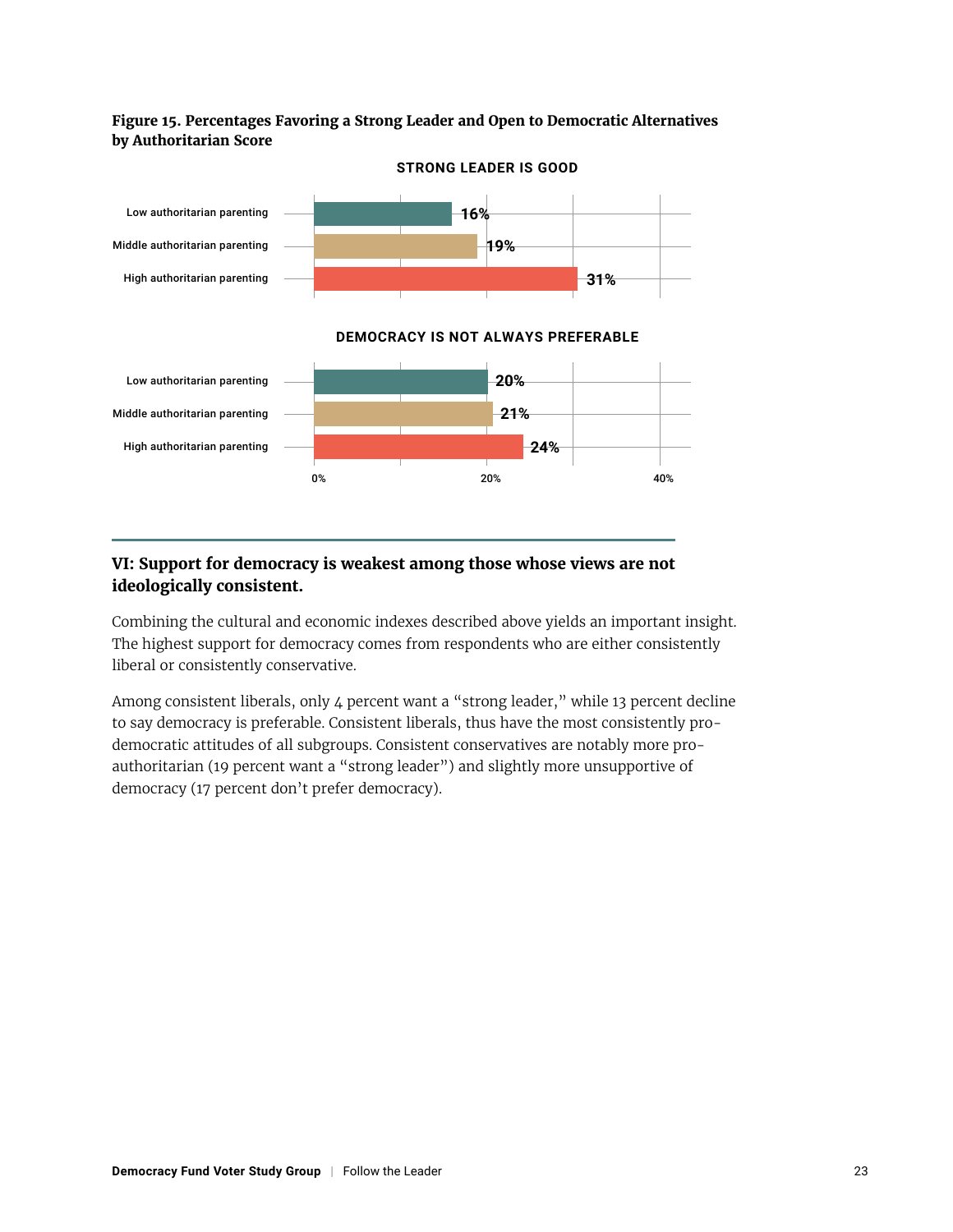

#### **Figure 16. Percentages Favoring a Strong Leader and Open to Democratic Alternatives by Economic/Cultural Ideology**

By contrast, the lowest support for democracy comes from those who are in the "offdimension" position — especially those who are economically liberal and culturally conservative. This group formed the core of the Obama to Trump voters, and they are also a hotbed of sentiments that are unsupportive of democracy. A remarkable 52 percent of these voters say a "strong leader" would be good and 40 percent do not prefer democracy. Those who are economically conservative but socially liberal ("libertarians") also say they don't prefer democracy at very high rates (37 percent), though they are closer to the average on support for a "strong leader" (28 percent). However, as Drutman's scatter plot of the electorate in the ["Political Divisions"](https://www.voterstudygroup.org/publications/2016-elections/political-divisions-in-2016-and-beyond) report showed, only a small percent of the electorate fits into the economically conservative/culturally liberal ("libertarian") quadrant.

It is also notable that consistent moderates harbor higher than average sentiments that are unsupportive of democracy, with 34 percent saying they want a "strong leader" and 30 percent indicating that democracy is not preferable.

What could explain these patterns? For one thing, those who are most consistently liberal or consistently conservative are also generally the most politically engaged, and this tends to correspond to higher support for democracy. People hold consistent political views because they consume more political information and know what they "should" think. A longstanding finding in political science is that the most ideologically "consistent" voters are the most highly engaged voters and also therefore the most polarized. And generally, those who are most affiliated with the parties tend to be most supportive of the overall political system.vii Indeed, political scientists have long viewed highly engaged and informed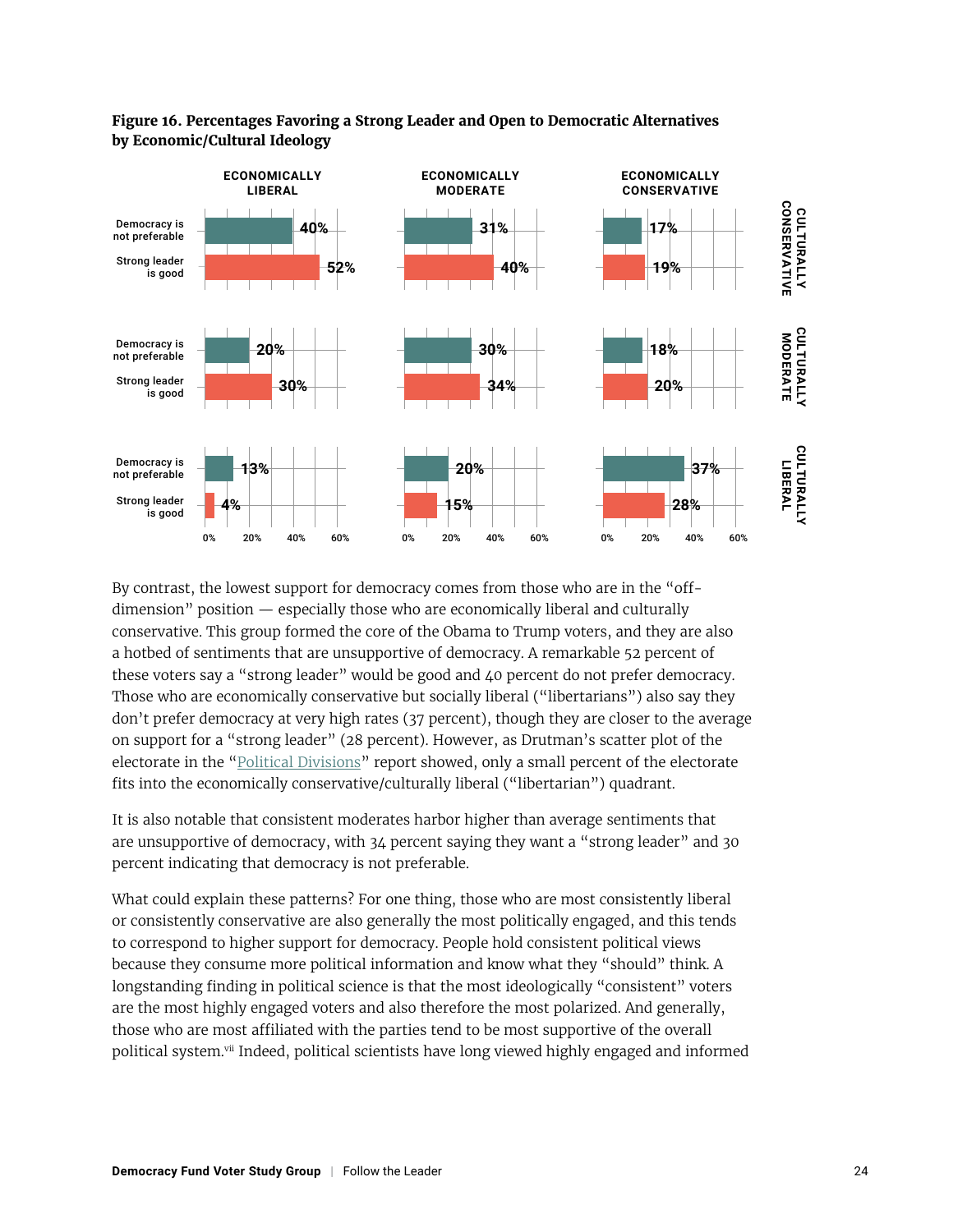partisan activists to be the strongest supporters of democratic ideals.<sup>8</sup> By contrast, voters who follow politics less closely are less ideologically "consistent." They know less about what they "should" think on the issues.

Something similar may also be going on with moderates, since there is some evidence that individuals who give more middle-of-the-road responses in surveys tend to be less informed politically.viii And as we showed earlier in this report, those who are less informed politically tend to have more doubts about democracy.

It is also quite possible that voters who hold "off-dimensional" views have checked out of the political process because they feel that neither party represents them particularly well, given that their views do not cleanly fit within either party. This may also be the case with "moderate" voters whose moderation results from lack of political engagement. If these two groups of voters feel as though our democratic political system doesn't represent them well, it may seem reasonable to conclude that democracy isn't such a great system.

We can observe some related patterns by comparing support for democracy among different types of primary voters. Here, we use our longitudinal survey, which asked respondents in June 2016 who they voted for in the presidential primaries.

Comparing supporters of different presidential primary candidates, the highest levels of skepticism about democracy are found among Trump primary supporters. Twenty-three percent of Trump primary voters say democracy is not preferable and 32 percent say a "strong leader" is good.9 Core Trump supporters tended to be less educated and more politically disengaged, and they also tended to hold economically liberal but culturally conservative views, which have not been well-represented by the two-party system.

More surprising perhaps is the observation that one in five supporters of Hillary Clinton from the Democratic primary express support for the "strong leader" option. This was

<sup>8</sup> For example, McCloskey et al. (1960) describe partisan activists as distinct in "their strong approval of democratic ideas, their greater tolerance and regard for proper procedures and citizen rights, their superior understanding and acceptance of the rules of the game and their more affirmative attitudes toward the political system in general . . . the evidence suggests that it is the articulate classes rather than the public who serve as the major repositories of the public conscience and as the carriers of the Creed. *Responsibility for keeping the system going, hence, falls most heavily upon them."* (Our italics.) Herbert McClosky, Paul J. Hoffmann, and Rosemary O'Hara, "Issue Conflict and Consensus Among Party Leaders and Followers," *The American Political Science Review*, vol. 54, no. 2, June 1960, pp. 406–27, Accessed January 17, 2018. Available at: https://www.cambridge.org/core/journals/ american-political-science-review/article/issue-conflict-and-consensus-among-party-leadersand-followers1/A9FE35C4BD8175AB607EE8C3B75719ED.

<sup>9</sup> This pattern bears a striking resemblance to the 2017 Pew Research Center findings that support for a strong leader "who can make decisions without interference from parliament and the courts" is, in Britain, much higher among supporters of the anti-immigrant UKIP party (42 percent), and in Italy, much higher among supporters of former Prime Minister Berlusconi's Forza Italia (43 percent) than it is for other parties. Source: http://www.pewglobal.org/2017/10/16/democracy-widely-supportedlittle-backing-for-rule-by-strong-leader-or-military/.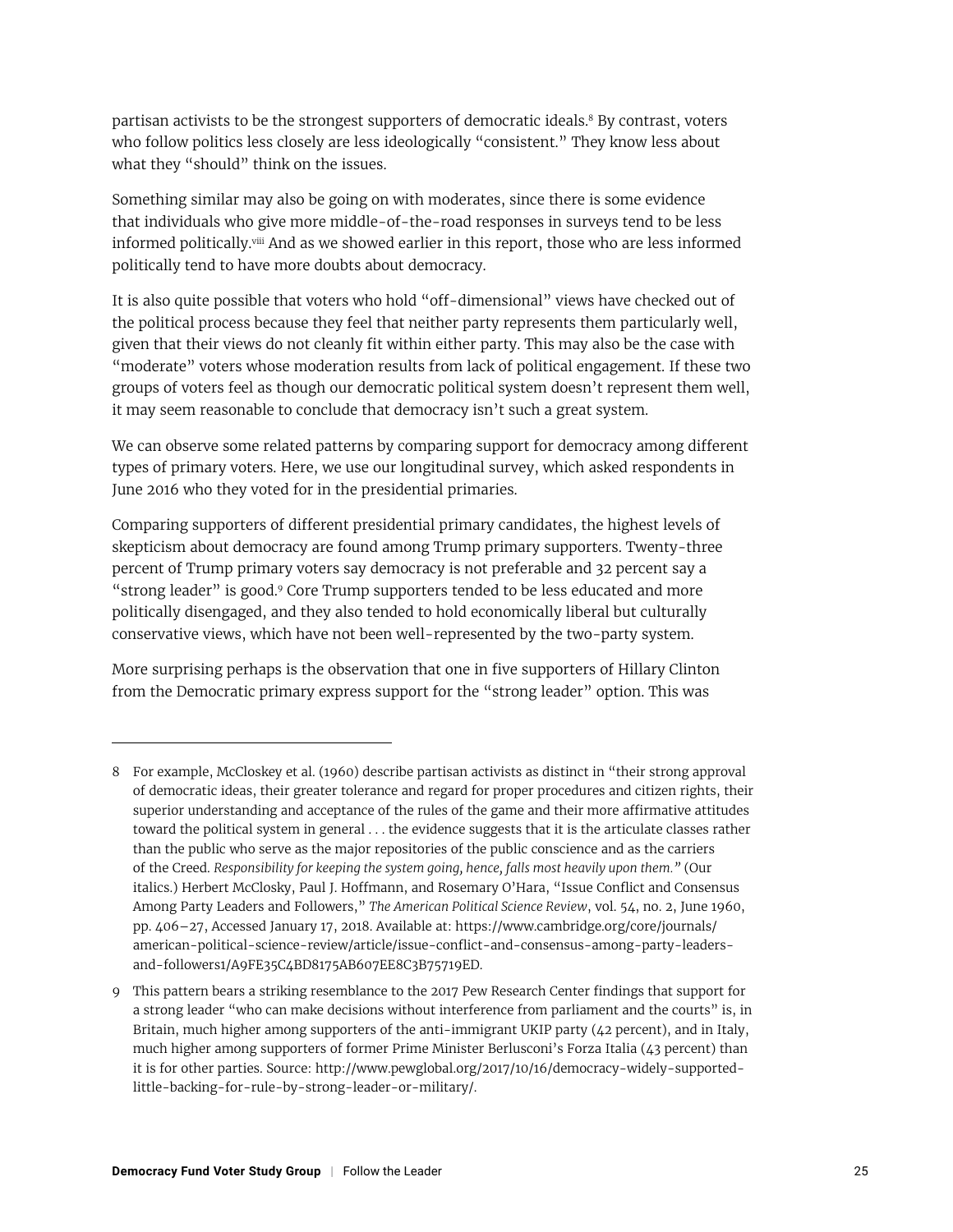somewhat higher than was found from the supporters of Marco Rubio, Ted Cruz, John Kasich, and Bernie Sanders (although her supporters are generally more inclined to say that democracy is preferable).

It is interesting to note that while both attitudes about democracy (pro-strong leader and democracy not preferable) are distinguishing characteristics of the anti-establishment candidate in the Republican primary (e.g., Donald Trump), only the democracy-not-preferable option is characteristic of supporters of the anti-establishment (e.g., Bernie Sanders), who seem to be quite suspicious of democracy but not interested in authoritarian alternatives.

**Figure 17. Percentages Favoring a Strong Leader and Open to Democratic Alternatives by Presidential Primary Choice in 2016**



**STRONG LEADER IS GOOD**

#### **DEMOCRACY IS NOT ALWAYS PREFERABLE**

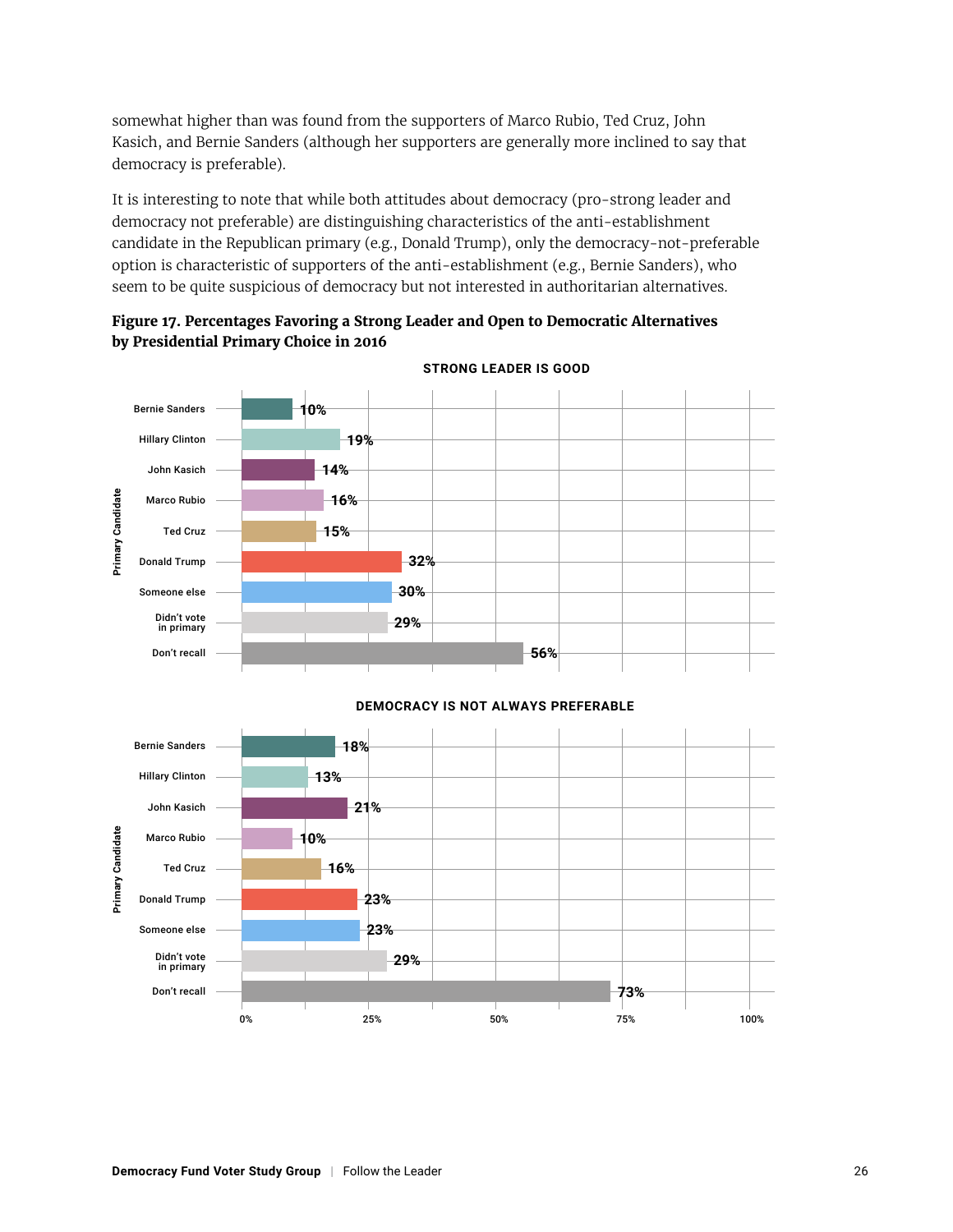The highest levels of negative sentiment about democracy come from respondents who cannot remember who they voted for, did not vote in the primary, or favored a candidate who did not make it far enough to be included in the list of top primary performers. These make up a small percentage of voters, but again, it shows that those least connected to the political system hold the strongest negative attitudes.

We can also look at respondents based on their 2012 and 2016 vote choices. Here p*arty switchers who voted for Obama in 2012 and then voted for Trump in 2016 stand out as very pro-authoritarian* (45 percent support a "strong leader") and very unsupportive of democracy (45 percent declined to express a preference for democracy). Notably, the consistent Democrats and consistent Republicans express the highest levels of support for democracy, in keeping with the pattern that those most closely affiliated with the party system are most supportive of democracy.





#### **DEMOCRACY IS NOT ALWAYS PREFERABLE**

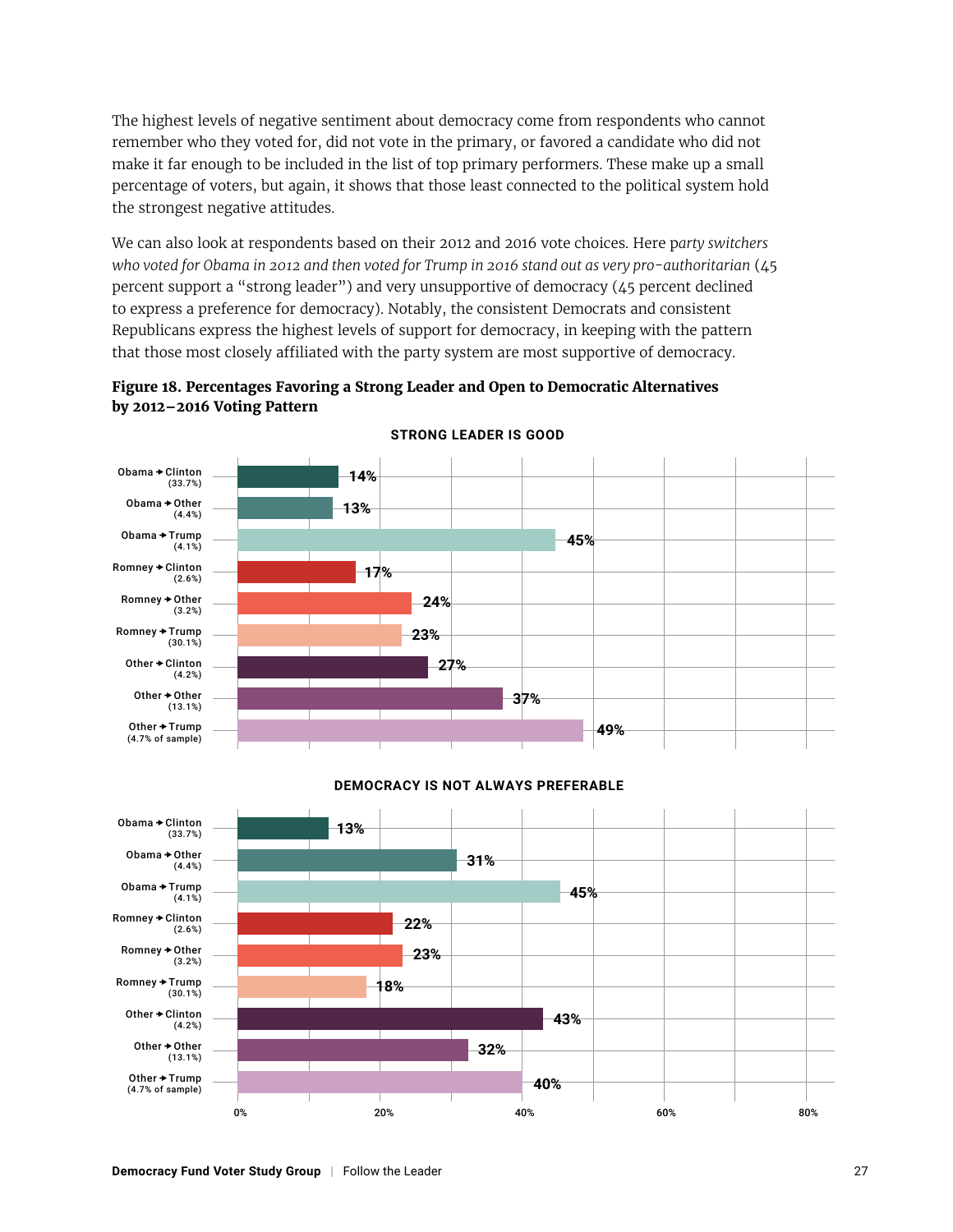#### <span id="page-28-0"></span>**VII: Dissatisfaction with democracy and distrust of elites are related to lack of support for democracy, but are not the same thing.**

Often, we confuse satisfaction with democracy with support for democracy. Yet, it is quite possible to support democracy as the best system of government but be dissatisfied with the way that it is working. We can see this clearly below. We asked respondents to describe their level of satisfaction with democracy in the U.S. and got the following results: Eight percent of respondents were not at all satisfied with democracy, 31 percent were not very satisfied, 50 percent were fairly satisfied, and 11 percent were very satisfied.

Not surprisingly, those who are satisfied with democracy are considerably more likely to prefer democracy than those who are not satisfied with democracy. But even a clear majority of respondents (63 percent) who are "not at all satisfied" with democracy in the U.S. still prefer democracy, despite being deeply dissatisfied.

Interestingly, there is no relationship between satisfaction with democracy and support for a "strong leader". Within all levels of satisfaction with democracy, the same percentage (23–24 percent) want a "strong leader." Clearly, something else explains the support for a "strong leader." It seems likely that many supporters of this option favor an illiberal and highly majoritarian version of democracy, where a president, once elected, could govern with few if any restraints.





#### **STRONG LEADER IS GOOD**

#### **DEMOCRACY IS NOT ALWAYS PREFERABLE**



Moving beyond general dissatisfaction with democracy, we go deeper and examine two of the major current critiques of democracy: (a) the system is rigged and (b) the people running the system are all corrupt.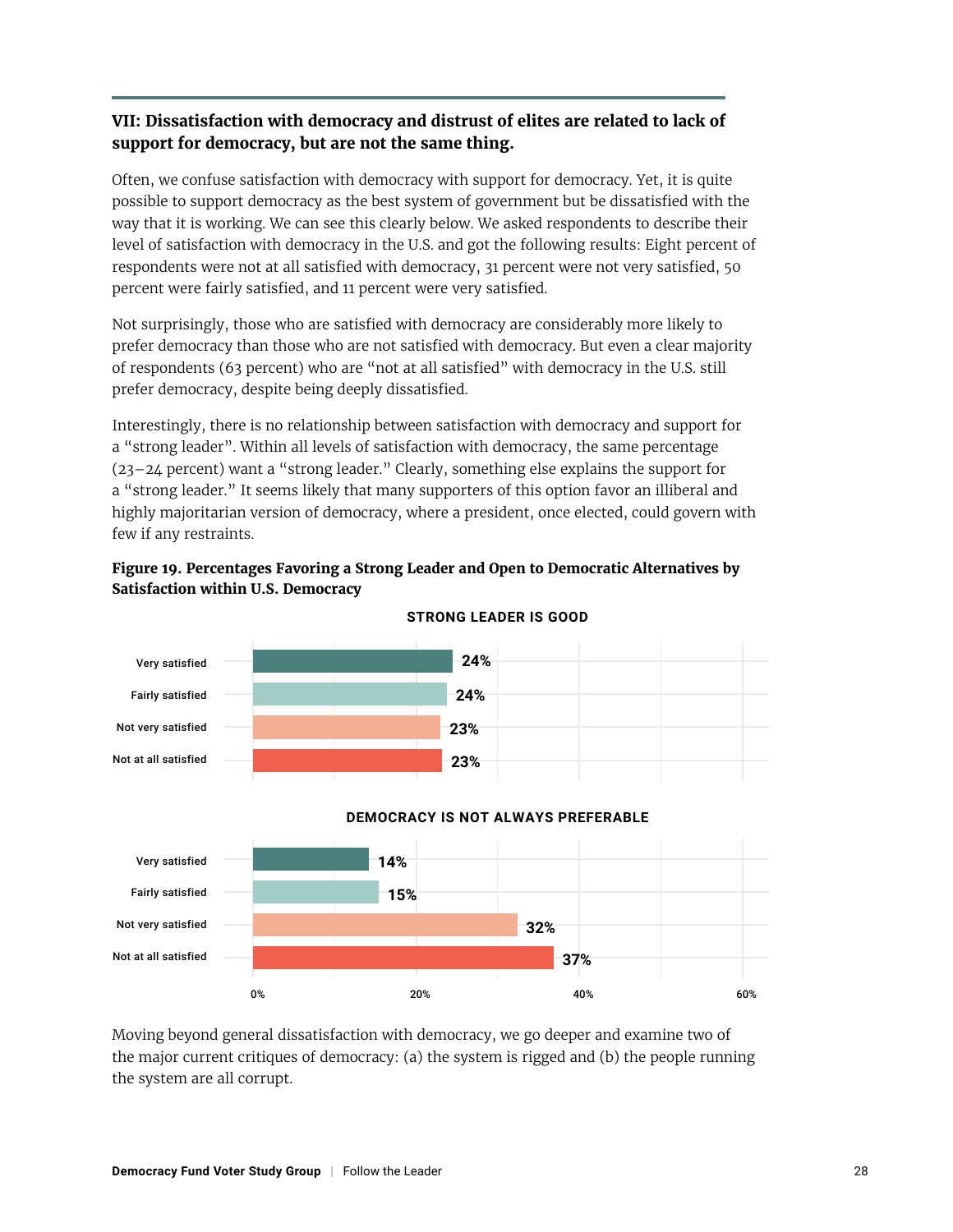Following the work of Eric Oliver and Wendy Rahn, ix we construct two indexes, a "rigged system" index and a "distrust of experts" index.<sup>10</sup>

Our "rigged system" index consists of three evaluative questions:

- **•** People like me don't have any say in what the government does.
- **•** Elites in this country don't understand the problems I am facing.
- **•** Elections today don't matter; things stay the same no matter who we vote in.

The "distrust of experts" index consists of four evaluative questions:

- **•** I'd rather put my trust in the wisdom of ordinary people than the opinions of experts and intellectuals.
- **•** When it comes to the really important questions, scientific facts don't help very much.
- **•** Ordinary people can really use the help of experts to understand complicated things like science and health.
- **•** Politics is ultimately a struggle between good and evil.

Distrust of elites is also part of the democratic deconsolidation narrative, which goes something like this: "Democratically anointed leaders failed us; therefore democracy isn't such a great system." This is simplistic, but it may reflect a broader distrust in institutions that contributes to doubts about democracy and support for authoritarianism.





#### **STRONG LEADER IS GOOD**

<sup>10</sup> Oliver and Rahn use the term "anti-elitism" instead of "rigged system."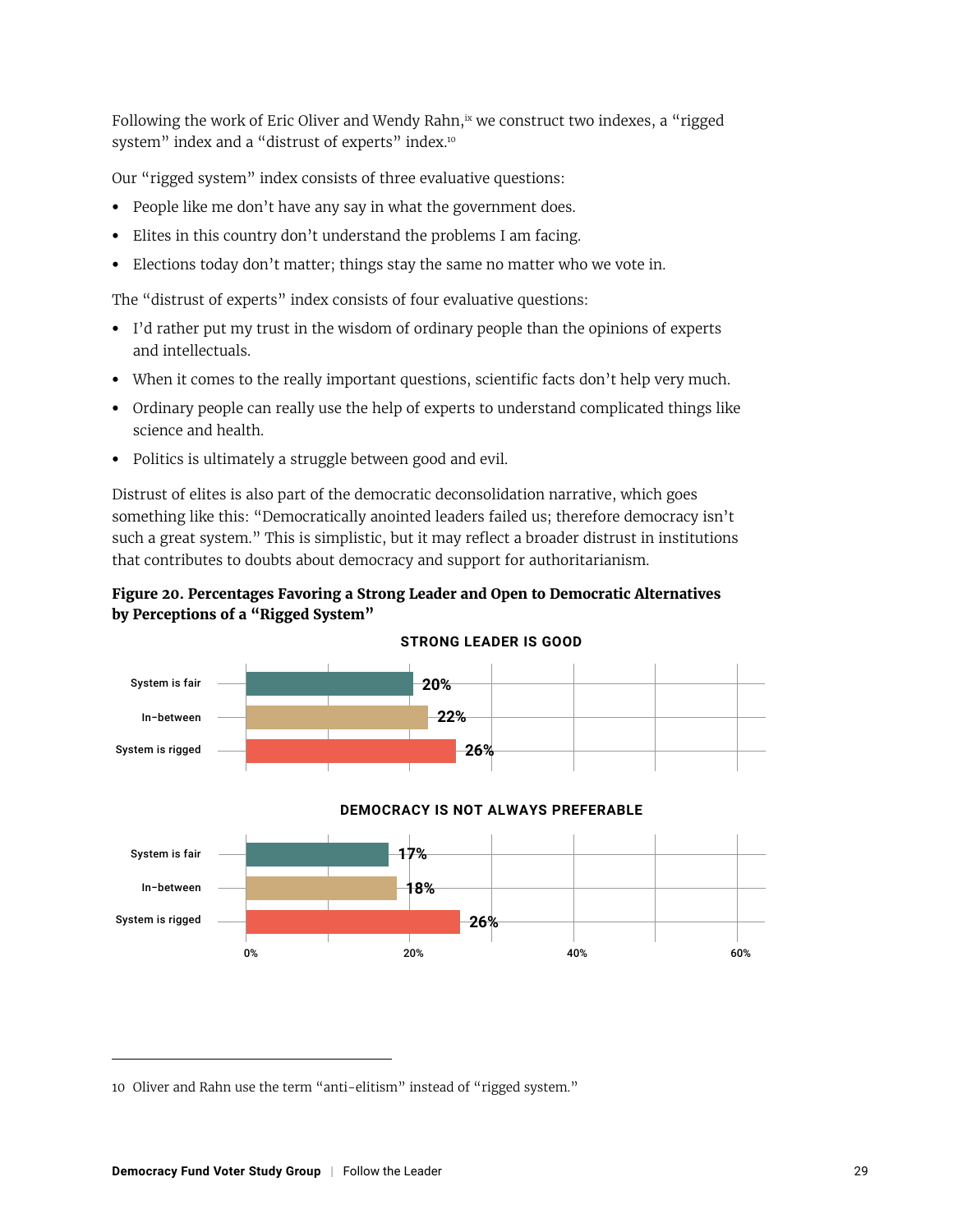**Figure 21. Percentages Favoring a Strong Leader and Open to Democratic Alternatives by Mistrust of Expert**



Both anti-system attitudes have some explanatory power. Those who think the system is rigged are only a little more likely to support a "strong leader" than those who think the system is fair (26 percent vs. 20 percent), but *those who think the system is rigged are notably more likely to refuse a preference for democracy* (26 percent) than those who think the system is fair (17 percent).

We get more explanatory purchase on the "strong leader" question. Among those who distrust experts, 38 percent want a "strong leader" — nearly three times the proportion wanting a "strong leader" (13 percent) among those who value expert opinion. And 29 percent of those who distrust experts don't think democracy is preferable, compared to 19 percent who trust experts.

The rigged-system and distrust-of-elites indexes are only weakly correlated with each other.11 However, distrust of experts is highly correlated with cultural conservatism.12 This analysis suggests dangerous consequences to President Trump's penchant for undermining the value of neutral expertise by casting any evidence he doesn't like as "fake." The more that expertise is distrusted, the more support for democracy may weaken.

<sup>11</sup> The Pearson's correlation between these two indexes is 0.15.

<sup>12</sup> The Pearson's correlation between these two indexes is 0.61.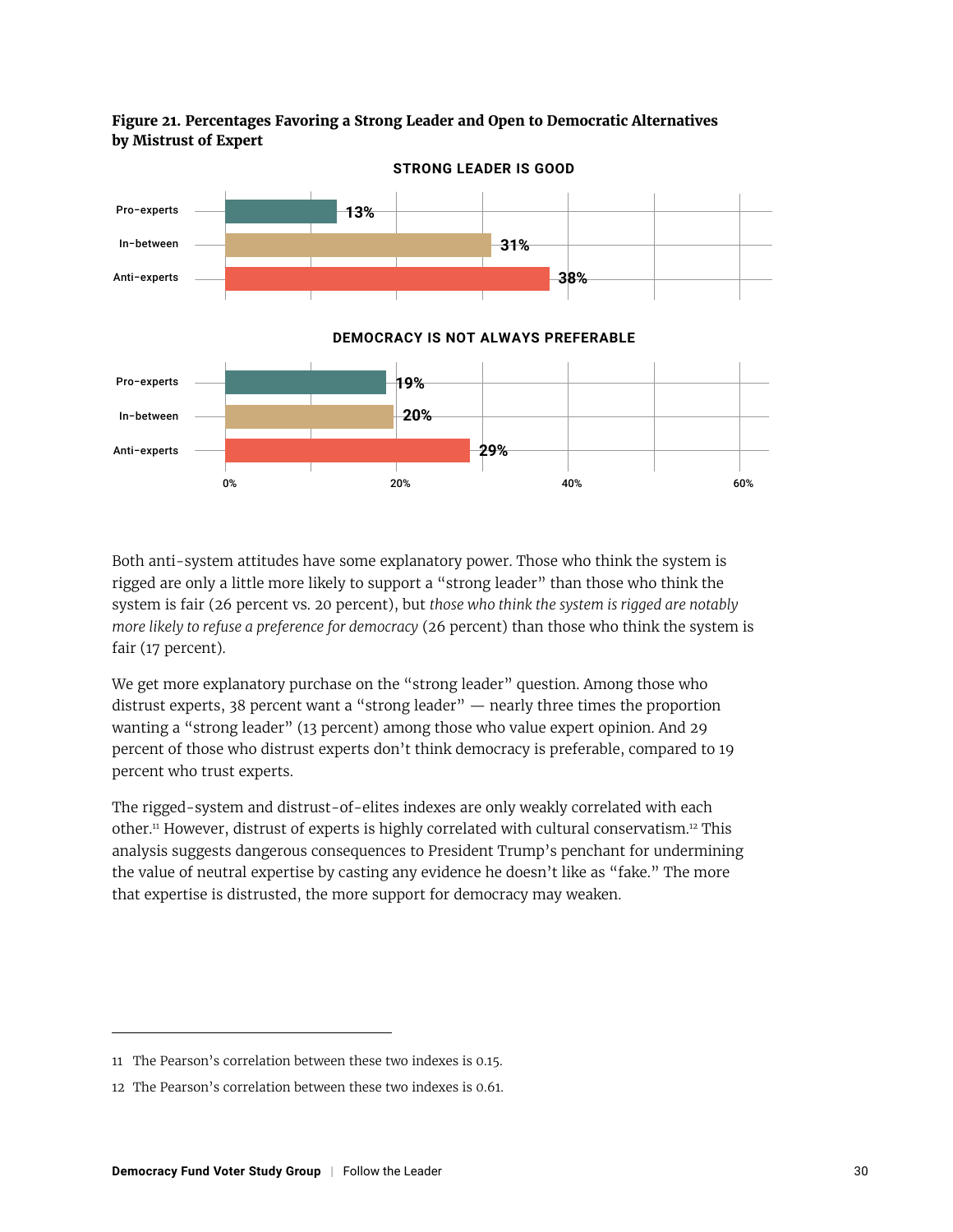#### <span id="page-31-0"></span>**VIII. Perception of community disorder makes people more inclined toward a strong leader — financial insecurity doesn't.**

Another set of possible explanations for any turn away from democracy involves life circumstances. One popular theory is that economic anxiety is driving negative democracy sentiments. Another possibility is that Trump's "American carnage" approach is designed to stoke fear, which might lead to more support for authoritarian leadership.

We have put together two indexes to test these theories, one asking people about their own personal finances (whether they were satisfied with their income, their savings, and their level of debt), and a second asking people about the extent to which they think their community is falling apart (whether crime, drugs, and alcohol are problems in their community). We then break these measures into three groups, based on the responses.

Let's start with community disorder.

#### **Figure 22. Percentages Favoring a Strong Leader and Open to Democratic Alternatives by Perception of Community Disorder**



**STRONG LEADER IS GOOD**

Not surprisingly, *those who live in communities of high perceived disorder are notably more proauthoritarian,* with 32 percent saying they would support a "strong leader". Interestingly, it is the middle category that is least pro-authoritarian, with only 16 percent saying they want a "strong leader."

We don't see much relationship between perceptions of community disorder and preference for democracy, though we do observe the same pattern — that it is the middle category that expresses the highest support for democracy.

We also look at personal financial circumstances to test the "economic anxiety" hypothesis. Personal financial circumstances don't appear to matter much. There are no differences among the subgroups, at least as measured at this level. We find no evidence at this level of analysis that people are turning against democracy or embracing strong leadership because of their personal financial troubles.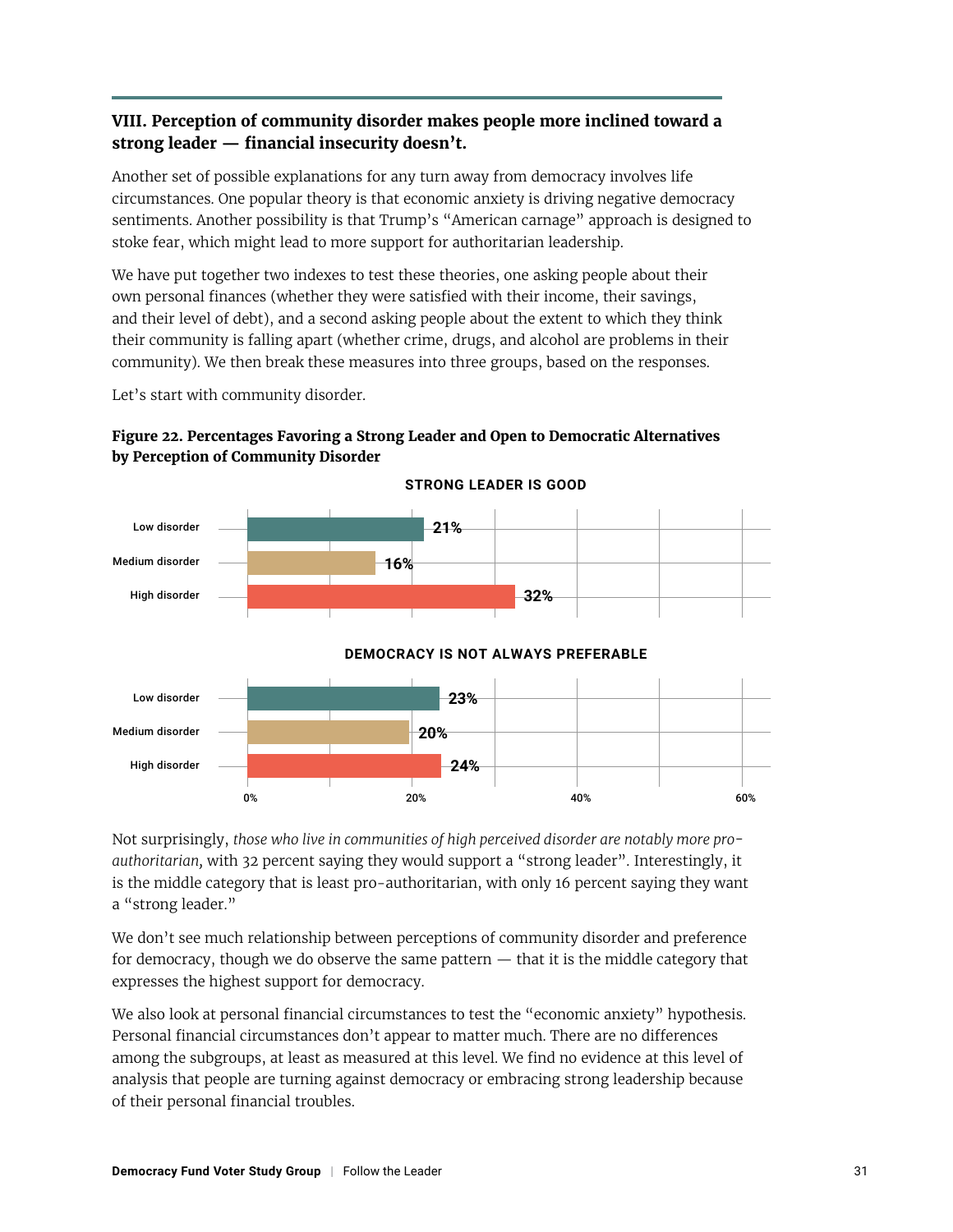

#### <span id="page-32-0"></span>**Figure 23. Percentages Favoring a Strong Leader and Open to Democratic Alternatives by Personal Financial Satisfaction**

# **Conclusion**

Our analysis has looked closely at both support for a "strong leader" and willingness to support nondemocratic alternatives. Though these sentiments sometimes overlap, they are also distinct. Turning away from democracy does not mean embracing authoritarian rule and some respondents may simultaneously support democracy but have authoritarian sympathies.

The good news is that overall levels of support for democracy remain quite high at the aggregate level and we have seen a reverse in the long-term trends expressing negative attitudes about democracy. However, there are worrying signs of weakness and softness. And while American levels of support for democracy are generally in line with levels in major European democracies and in Canada, support for authoritarian options in the U.S. — both military rule and a "strong leader"  $-$  are higher than in many other advanced democracies. In particular, while the level of support for a "strong leader" in our survey (24 percent) is significantly lower than the 34 percent observed in the 2011 World Values Survey, it is still twice as high as what the 2017 Pew survey found in France and four times the level in Germany (for a fuller discussion of the comparative evidence and trends, see Appendix B).

Our analysis finds that the highest levels of support for authoritarian leadership come from those who are disaffected, disengaged from politics and the party system, culturally conservative, and particularly those who express negative attitudes toward racial minorities and are deeply distrustful of experts. Not surprisingly, these are the kinds of voters who have been most supportive of Donald Trump.

Though we are encouraged by the top-line good news (support for democracy remains high), the correlates of negative attitudes about democracy involve many hallmarks of our current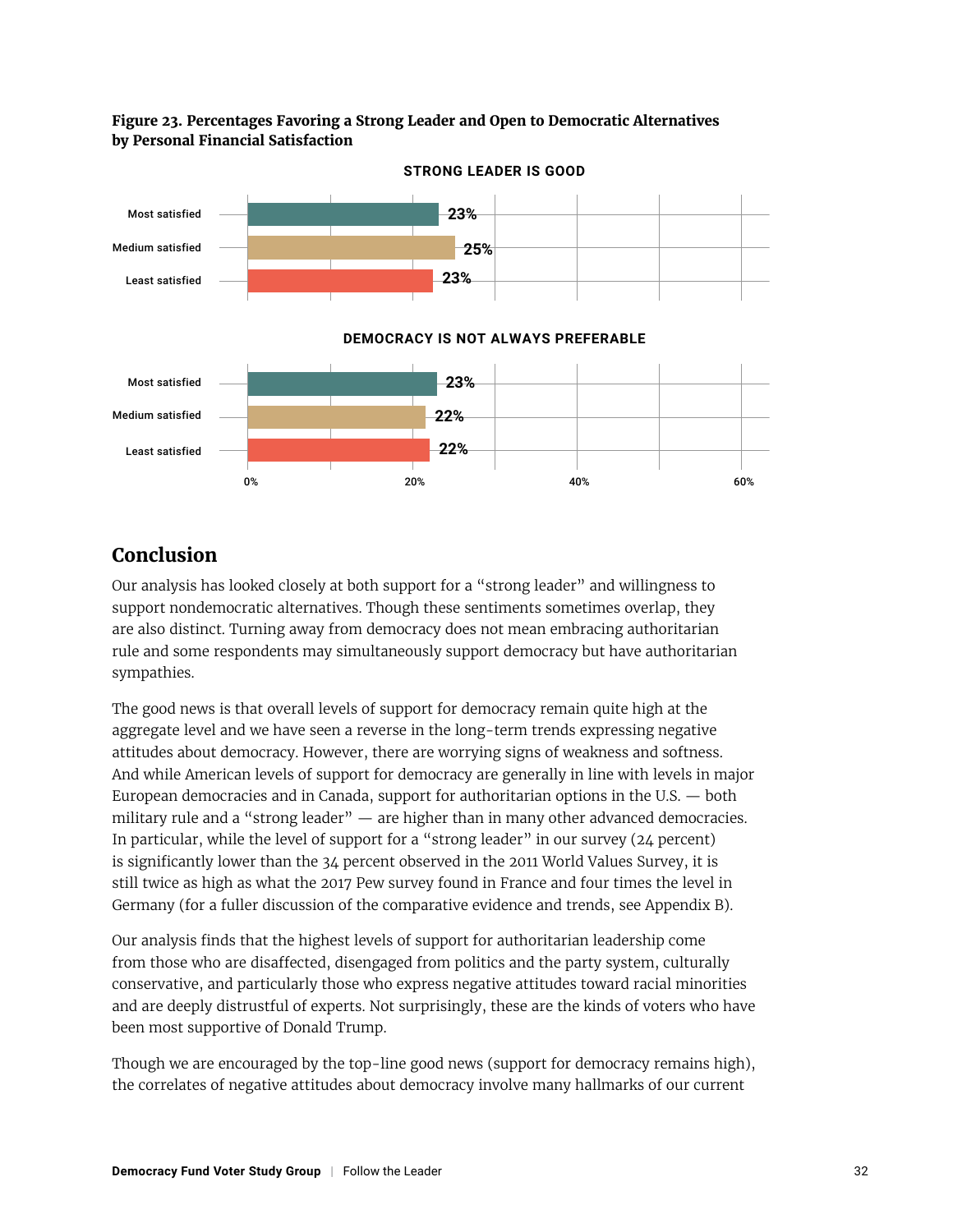political environment, with its racialized culture-war politics, its relentless attacks on elites and institutions, and its bitter but narrow two-party, hyperpartisan competition.

More research is needed on these questions, and special attention must be paid to replication in question wording since variation in wording can make comparison over time (and across countries) hazardous. Future research must look not just at political cynicism and alienation in the U.S. — themes that survey researchers here have periodically measured for decades but also levels of explicit and implicit support for democracy vs. authoritarian options. It also may be time to examine these questions through qualitative research to more definitively understand underlying motivations for authoritarian attitudes that cannot be pulled out through quantitative surveys.

We have assumed for a long time that public support for democracy isn't an interesting topic to look at in the U.S. Unfortunately, it now is.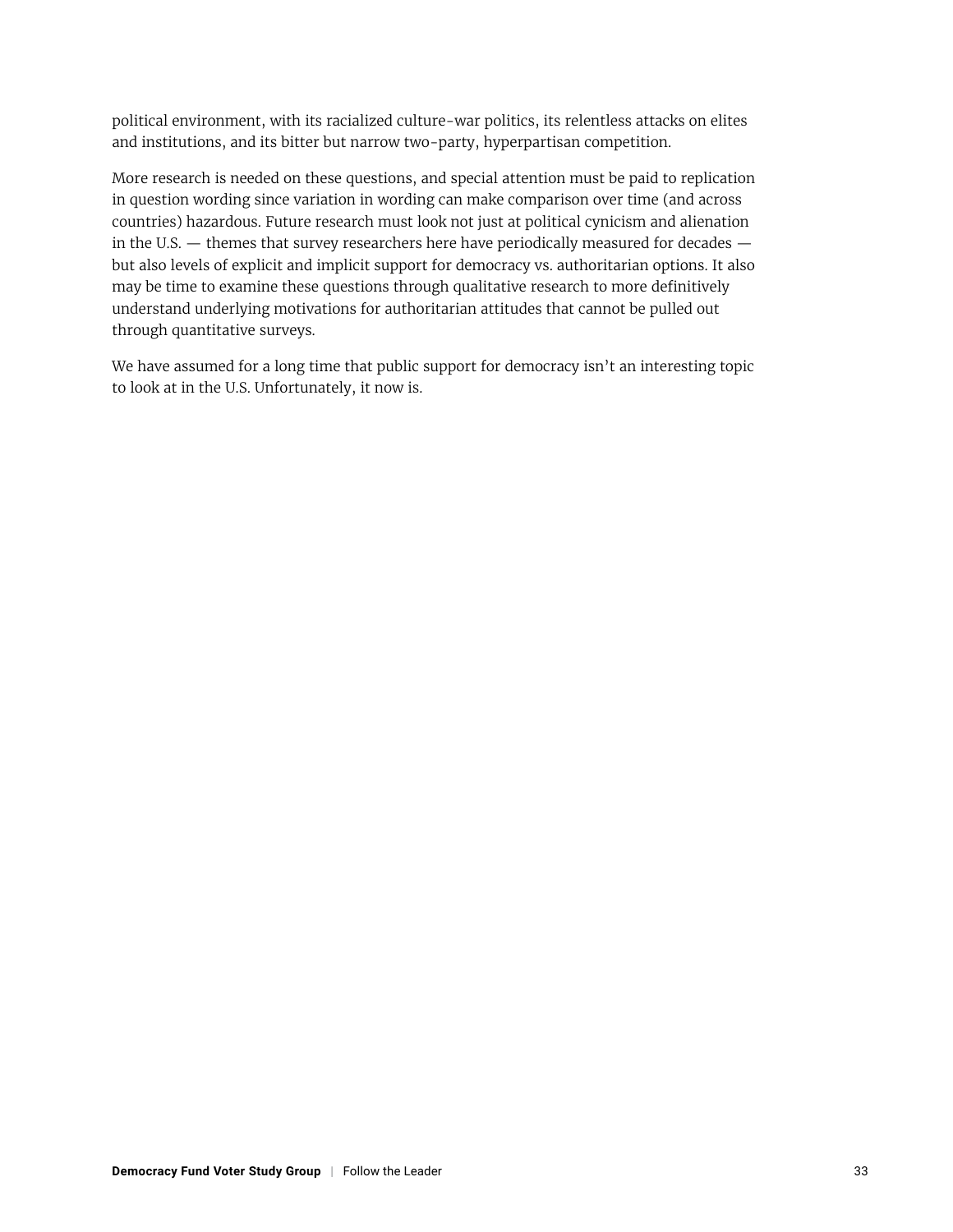# <span id="page-34-0"></span>**Appendix A: Comparison of Our Findings to 2017 Survey by the Pew Research Center**

On October 16, 2017, the Pew Research Center released a report based on global research about attitudes toward democracy. "Globally, Broad Support for Representative and Direct Democracy: But Many Also Endorse Nondemocratic Alternatives" by Richard Wike, Katie Simmons, Bruce Stokes, and Janell Fetterolf finds results from the U.S. that mirror our own findings. For more, see: [http://www.pewglobal.org/2017/10/16/globally-broad-support-for](http://www.pewglobal.org/2017/10/16/globally-broad-support-for-representative-and-direct-democracy)[representative-and-direct-democracy.](http://www.pewglobal.org/2017/10/16/globally-broad-support-for-representative-and-direct-democracy)

#### **Table A1. Comparing VOTER Survey and Pew Research Center Survey Evaluations of "A Strong Leader Who Does Not Have to Bother with Congress and Elections"**

|                                                        | Very good | <b>Fairly good</b> | <b>Fairly bad</b> | Very bad |
|--------------------------------------------------------|-----------|--------------------|-------------------|----------|
| <b>Democracy Fund Voter</b><br><b>Study Group 2017</b> | 7%        | 17%                | 26%               | 50%      |
| <b>Pew Research Center 2017</b>                        | 5%        | 17%                | 21%               | 55%      |
| <b>Difference</b><br>(percentage points)               |           |                    | ა                 | -5       |

#### **Table A2. Comparing VOTER Survey and Pew Research Center Survey Evaluations of "Army Rule"**

|                                                        | Very good | <b>Fairly good</b> | <b>Fairly bad</b> | Very bad |
|--------------------------------------------------------|-----------|--------------------|-------------------|----------|
| <b>Democracy Fund Voter</b><br><b>Study Group 2017</b> | 4%        | 14%                | 22%               | 60%      |
| <b>Pew Research Center 2017</b>                        | 4%        | 13%                | 19%               | 64%      |
| <b>Difference</b><br>(percentage points)               |           |                    | 3                 | -4       |

#### **Table A3. Comparing VOTER Survey and Pew Research Center Survey Evaluations of "A Democratic System"**

|                                                        | Very good | <b>Fairly good</b> | <b>Fairly bad</b> | Very bad |
|--------------------------------------------------------|-----------|--------------------|-------------------|----------|
| <b>Democracy Fund Voter</b><br><b>Study Group 2017</b> | 55%       | 32%                | 9%                | 5%       |
| <b>Pew Research Center 2017</b>                        | 48%       | 38%                | 8%                | 5%       |
| <b>Difference</b><br>(percentage points)               |           | -6                 |                   | 0        |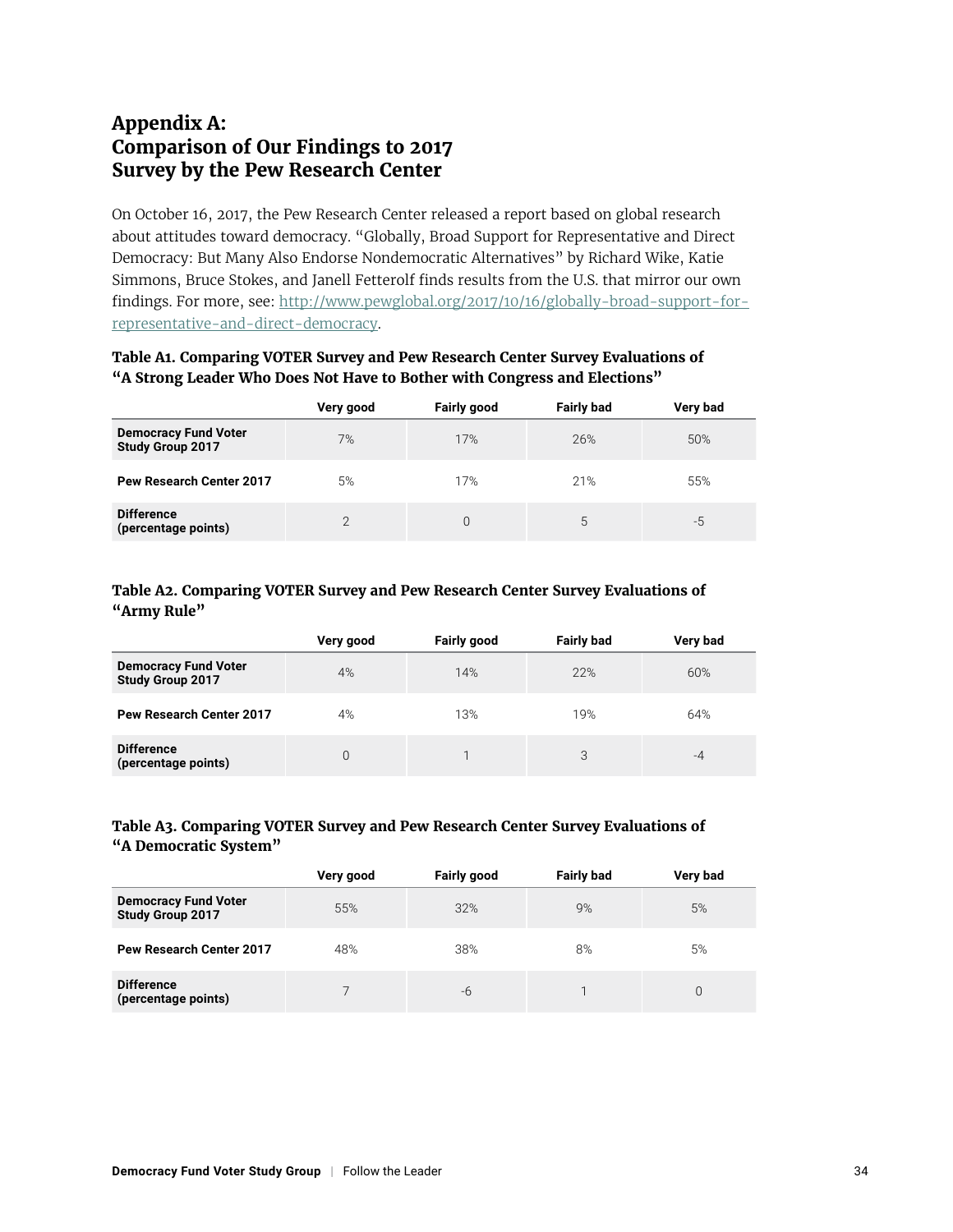# <span id="page-35-0"></span>**Appendix B: Comparison of U.S. Trends to Other Liberal Democracies**

In our survey, 61 percent say they are either satisfied (50 percent) or very satisfied (11 percent) with the way democracy is working in the U.S. This is identical to the overall proportion in 2017 saying they are satisfied with democracy in the United Kingdom, and roughly comparable to Germany (68 percent) and France (57 percent) in the Eurobarometer surveys. Roughly the same proportion (62 percent) said they were satisfied in Japan, Korea, and Taiwan (when surveyed between 2014 and 2016) in the Asia Barometer surveys.13 The 2017 Pew survey, however, found lower levels of satisfaction in the U.S. (46 percent), U.K. (52 percent), Japan (50 percent), and France (34 percent), and higher levels in Germany (73 percent) and Canada (70 percent).<sup>x</sup>

Levels of satisfaction with democracy tend to be more volatile than underlying value orientations toward democracy, as they shift over time in response to economic and political circumstances. On the one hand, we take heart in the fact that Americans do not express sweeping disaffection with the state of their democracy; in fact, only 8 percent say they are "very dissatisfied." On the other hand, only 11 percent of our respondents are very satisfied, and the lower figures in the Pew survey (and in a recent Americas Barometer survey) do not suggest complacency. Our finding that four in 10 Americans are not satisfied with the way democracy is working may be taken as a warning sign, and possibly a lower boundary of the disaffected population. A recent Pew survey found that only half of Americans currently trust the national government "to do what is right," compared to 69 percent of Germans and 67 percent of Canadians.xi

Support for a "strong leader" who doesn't have to bother with Congress (Parliament) or elections has declined from the peak level found in the World Values Survey in 2011. The 2017 U.S. level (24 percent) is now more in line with what was found in Australia, Sweden, the Netherlands, and Japan in the previous World Values Survey (Figure B1). In the 2017 Pew global survey, U.S. support for a "strong leader" (with a slightly different question wording) was found to be at 22 percent, lower than Italy (29 percent) and the U.K. (26 percent) but higher than Canada (17 percent), Sweden (9 percent), and Germany (6 percent).

<sup>13</sup> The figures from Europe are from the annual Eurobarometer, conducted in May 2017, and the figures from Japan, Korea, and Taiwan are from the Asian Barometer.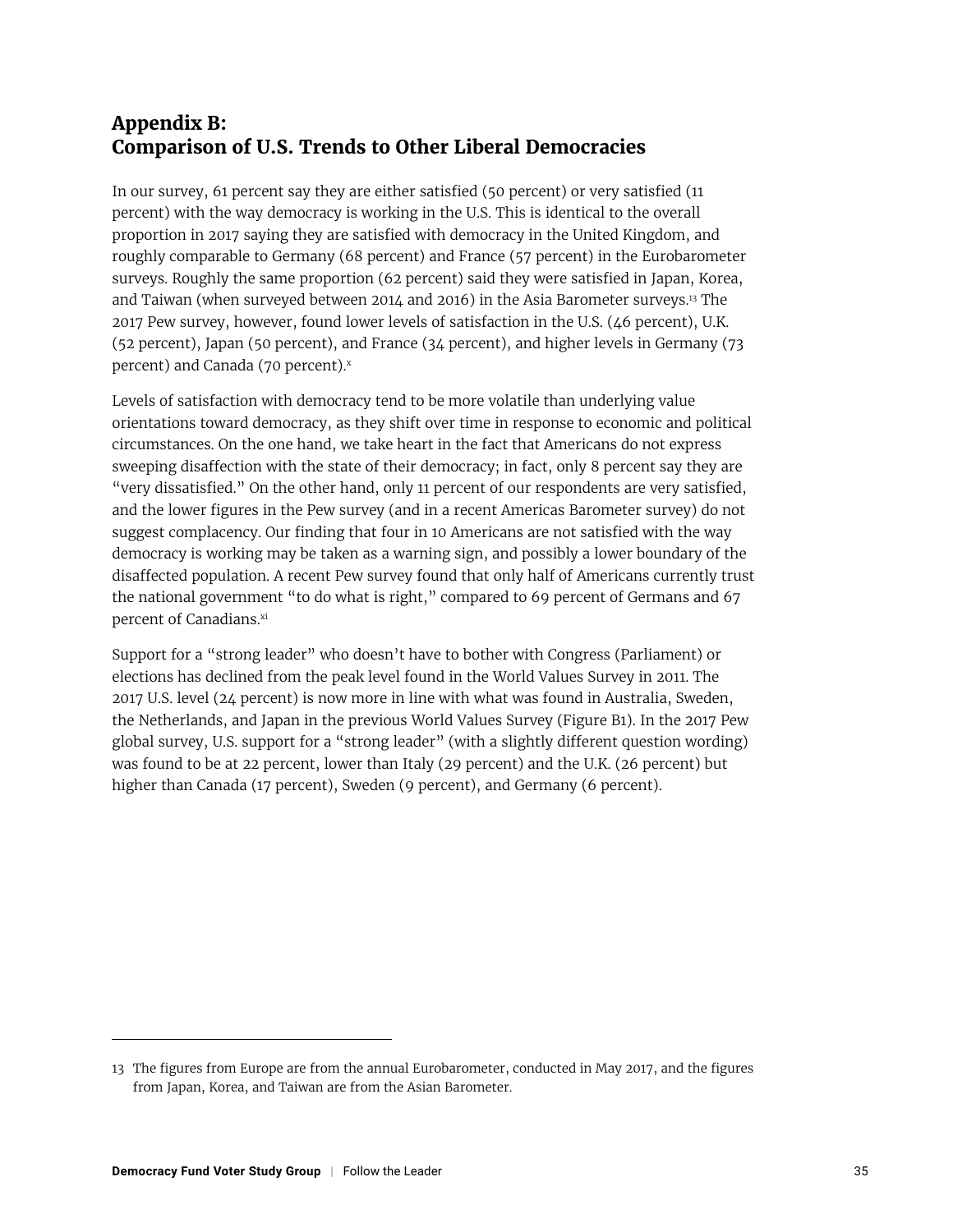



The U.S. has become an even more extreme outlier in terms of the percentage of people who support "army rule" (18 percent), exceeding levels previously recorded by World Values Survey in other liberal democracies (Figure B2). However, the 2017 Pew survey of global democracy attitudes showed a narrowing of differences, with 17 percent supporting military government in the U.S., France, and Italy, 15 percent in the U.K., but only 10 percent in Canada and 4 percent in Germany and Sweden.

**Figure B2. International Comparison of Evaluations of "Army Rule" as "Very Good" or "Fairly Good"**



The proportion of Americans who rate a democratic political system as "good" or "very good" has risen in 2017 to the earlier recorded peak of about 87 percent. This places it at about the level of Australia previously, but still well below Germany, where the response was 94 percent in the previous World Values Survey (Figure B3). A more explicit form of this question (specifying the meaning of democracy as elected representatives deciding what becomes law) garnered about the same level of U.S. support in the 2017 Pew global survey, comparable to Canada, slightly above the U.K. and France, and somewhat below Sweden (92 percent) and Germany (90 percent).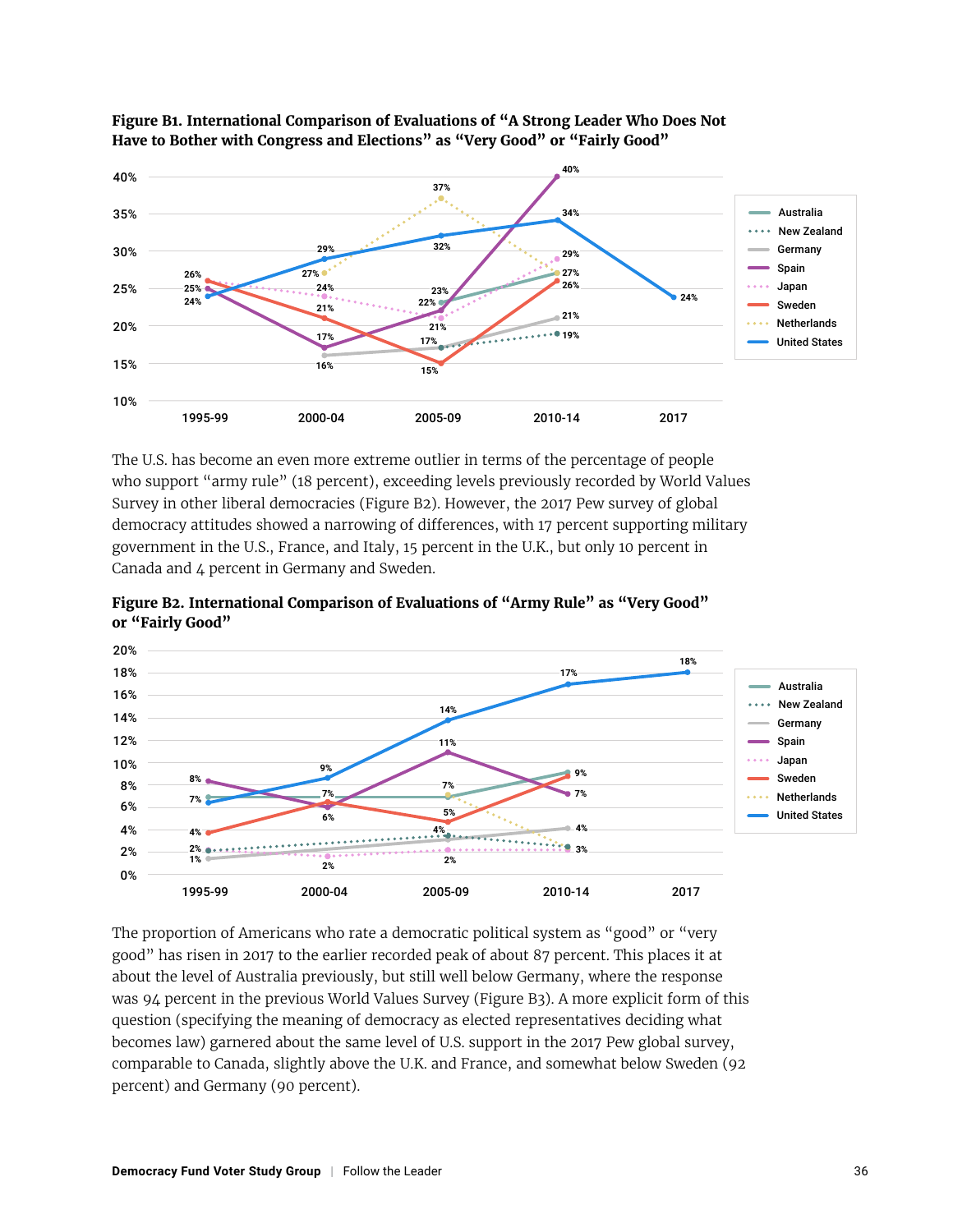

**Figure B3. International Comparison of Evaluations of "a Democratic System" as "Very Good" or "Fairly Good"**

The percentage of Americans who say living in a democracy is very important, which we take to be a placement of eight to 10 on the one to 10 scale, has increased since the 2011 World Values Survey in the U.S., from 73 to 83 percent. This puts the U.S. more in line with the figures then recorded in Germany, the Netherlands, and Australia (Figure B4).



**Figure B4. International Comparison of "Importance of Living in a Democracy"**

Finally, we do not have trend data on the preference for democracy, which was not asked in the World Values Survey. The 2014 Americas Barometer (Latin American Public Opinion Project survey) found the percentage of the U.S. sample saying "democracy is preferable" to be 81 percent, or just slightly higher than the percentage in our survey (78 percent). By comparison, only 68 percent of Canadians in the 2017 Latin American Public Opinion Project survey and only 68 percent of Japanese in a 2016 Asia Barometer survey said, "democracy is preferable to any other kind of government."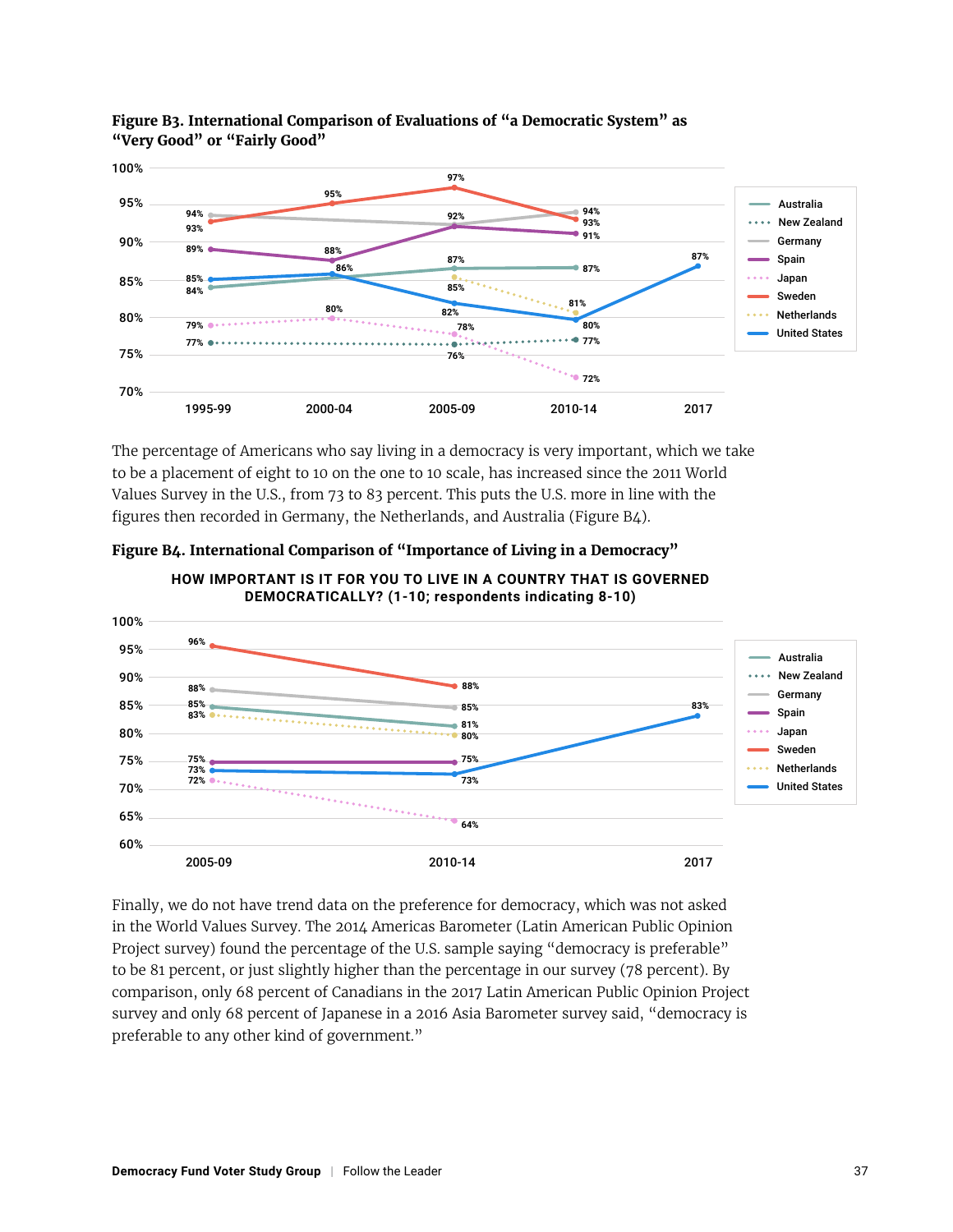# <span id="page-38-0"></span>**Appendix C: Comparing the Relationship Between Five Indicator Questions about Support for Democracy**

#### **Table C1. Among U.S. Respondents Who Support a Strong Leader**

|                                            | <b>PERCENT WHO AGREE</b> |
|--------------------------------------------|--------------------------|
| Army rule is good                          | 51 2%                    |
| Democracy is not preferable                | 38.5%                    |
| Democracy is not essential                 | 359%                     |
| Democracy is a bad way to run a government | 23.6%                    |

#### **Table C2. Among U.S. Respondents Who Support Army Rule**

|                                            | <b>PERCENT WHO AGREE</b> |
|--------------------------------------------|--------------------------|
| Strong leader is good                      | 67.5%                    |
| Democracy is not preferable                | 43.3%                    |
| Democracy is not essential                 | 31 3%                    |
| Democracy is a bad way to run a government | 258%                     |

#### **Table C3. Among U.S. Respondents Who Don't Prefer Democracy**

|                                            | <b>PERCENT WHO AGREE</b> |
|--------------------------------------------|--------------------------|
| Strong leader is good                      | 41.0%                    |
| Army rule is good                          | 34 9%                    |
| Democracy is not essential                 | 48.4%                    |
| Democracy is a bad way to run a government | 326%                     |

#### **Table C4. Among U.S. Respondents Who Don't Think Democracy Is Essential**

|                                            | <b>PERCENT WHO AGREE</b> |
|--------------------------------------------|--------------------------|
| Strong leader is good                      | 48.7%                    |
| Army rule is good                          | 321%                     |
| Democracy is not preferable                | 617%                     |
| Democracy is a bad way to run a government | 47.7%                    |

#### **Table C5. Among U.S. Respondents Who Think Democracy Is a Bad Way to Run a Government**

|                             | <b>PERCENT WHO AGREE</b> |
|-----------------------------|--------------------------|
| Strong leader is good       | 40.4%                    |
| Army rule is good           | 33.5%                    |
| Democracy is not preferable | 52.5%                    |
| Democracy is not essential  | 60.3%                    |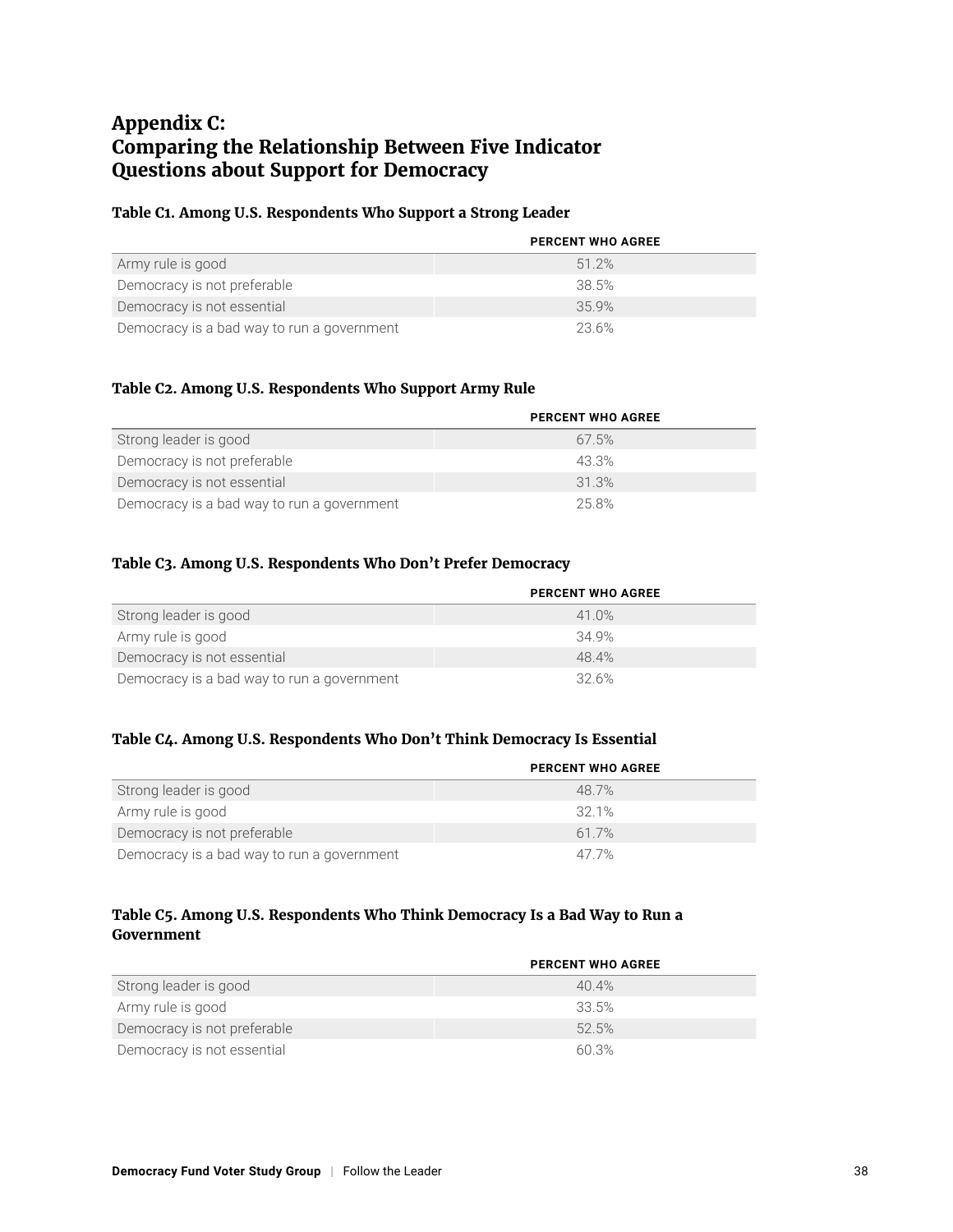Additionally:

- **•** Among the "democracy not preferable" respondents, 49 percent are consistent anti-authoritarians (oppose both "strong leader" and "army rule")
- **•** Among the "democracy not essential" respondents, 44 percent are consistent anti-authoritarians
- **•** Among the "democracy is a bad system" respondents, 49 percent are consistent anti-authoritarians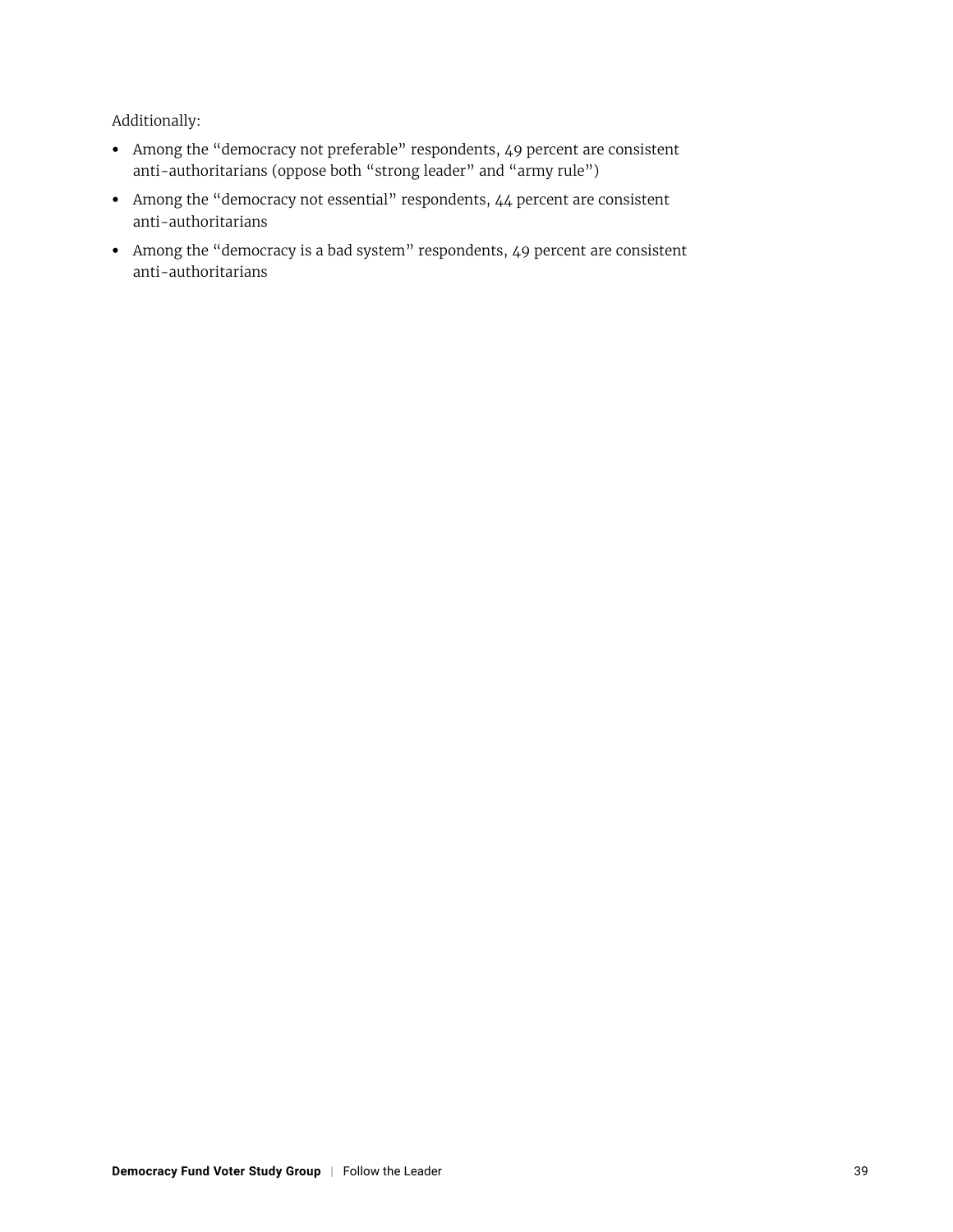# <span id="page-40-0"></span>**Endnotes**

- i Roberto Stefan Foa and Yascha Mounk, "The Democratic Disconnect," Journal of Democracy, vol. 27, no. 3, July 6, 2016, pp. 5–17, Accessed January 17, 2018. Available at: <https://muse.jhu.edu/article/623602>; See also Roberto Stefan Foa and Yascha Mounk, "The Signs of Deconsolidation," Journal of Democracy, vol. 28, no. 1, January 10, 2017, pp. 5–15, Accessed January 17, 2018. Available at: [https://doi.org/10.1353/jod.2017.0000.](https://doi.org/10.1353/jod.2017.0000)
- ii Steven Levitsky and Daniel Ziblatt, How Democracies Die, Crown, New York, 2018, Print.
- iii Foa and Mounk.
- iv Erik Voeten, "Are People Really Turning Away from Democracy?," Journal of Democracy Web Exchange, April 28, 2017, Accessed January 17, 2018. Available at: [https://www.journalofdemocracy.org/sites/default/files/media/Journal%20](https://www.journalofdemocracy.org/sites/default/files/media/Journal%20of%20Democracy%20Web%20Exchan) [of%20Democracy%20Web%20Exchange%20-%20Voeten\\_0.pdf](https://www.journalofdemocracy.org/sites/default/files/media/Journal%20of%20Democracy%20Web%20Exchan).
- v Ronald Inglehart and Christian Welzel, Modernization, Cultural Change, and Democracy: The Human Development Sequence, Cambridge University Press, New York, 2005, Print.
- vi For an overview of "American authoritarianism," see Amanda Taub, "The Rise of American Authoritarianism," Vox, March 1, 2016, Accessed January 17, 2018. Available at: [https://www.vox.com/2016/3/1/11127424/trump](https://www.vox.com/2016/3/1/11127424/trump-authoritarianism)[authoritarianism](https://www.vox.com/2016/3/1/11127424/trump-authoritarianism).
- vii Arthur H. Miller and Ola Listhaug, "Political Parties and Confidence in Government: A Comparison of Norway, Sweden and the United States," British Journal of Political Science vol. 20, no. 3, July 1990, pp. 357–86, Accessed January 17, 2018. Available at:<https://doi.org/10.1017/S0007123400005883>.
- viiiDonald R. Kinder and Nathan P. Kalmoe, Neither Liberal nor Conservative: Ideological Innocence in the American Public, University of Chicago Press, Chicago, London, 2017, Print.
- ix J. Eric Oliver and Wendy M. Rahn, "Rise of the Trumpenvolk Populism in the 2016 Election," The ANNALS of the American Academy of Political and Social Science, vol. 667, no. 1, September 1, 2016, pp. 189–206, Accessed January 17, 2018. Available at: [http://journals.sagepub.com/doi/10.1177/0002716216662639.](http://journals.sagepub.com/doi/10.1177/0002716216662639)
- x Richard Wike, Katie Simmons, Bruce Stokes, and Janell Fetterolf, "1. Many unhappy with current political system," Globally, Broad Support for Representative and Direct Democracy: But Many Also Endorse Nondemocratic Alternatives, Report, Pew Research Center, October 16, 2017, Accessed January 17, 2018. Available at: [http://www.pewglobal.](http://www.pewglobal.org/2017/10/16/many-unhappy-with-current-political-system/) [org/2017/10/16/many-unhappy-with-current-political-system/](http://www.pewglobal.org/2017/10/16/many-unhappy-with-current-political-system/).

xi Ibid.